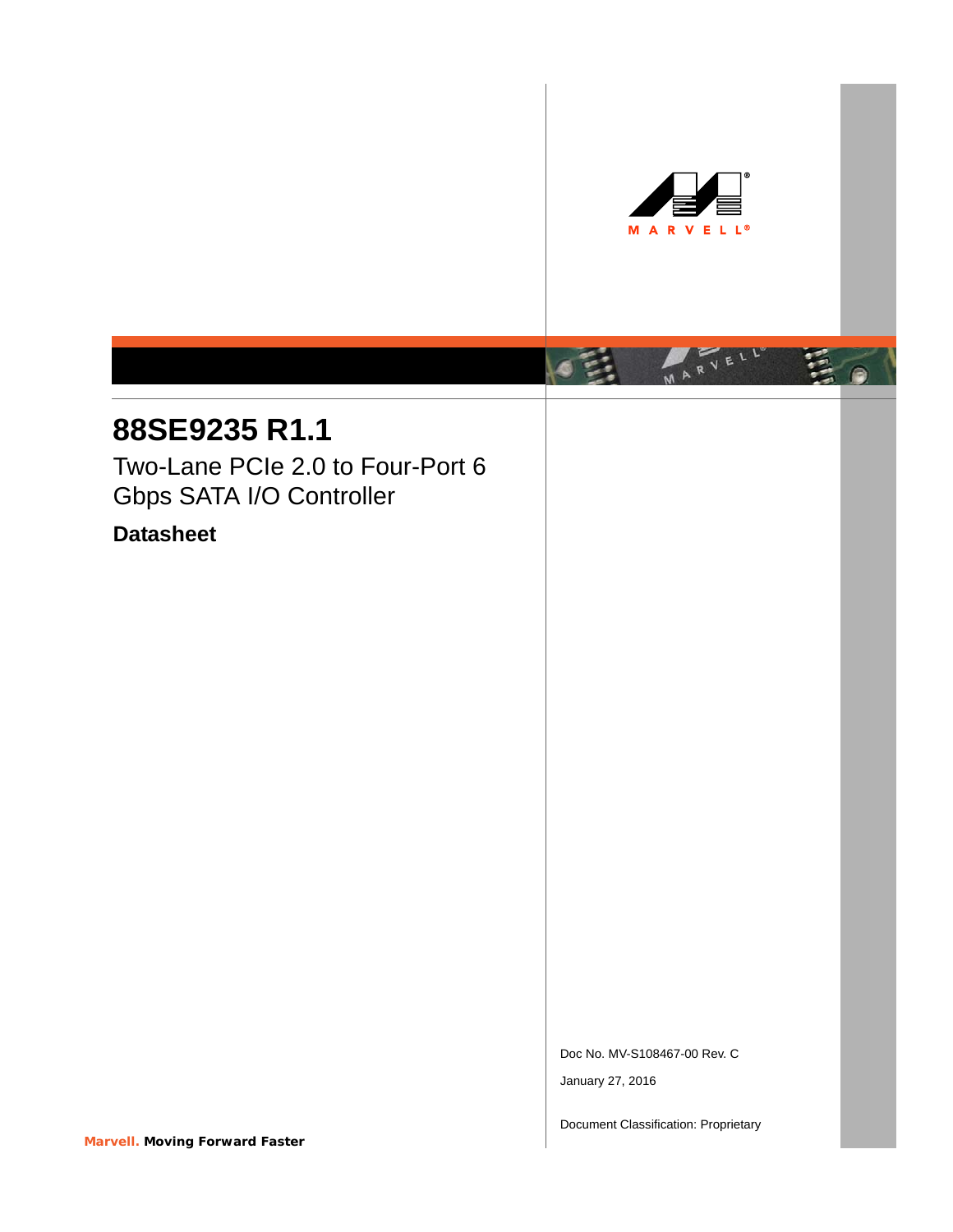

For more information, visit our website at: [www.marvell.com](http://www.marvell.com)

No part of this document may be reproduced or transmitted in any form or by any means, electronic or mechanical, including photocopying and recording, for any purpose, without the express written permission of Marvell. Marvell retains the right to make changes to this document at any time, without notice. Marvell makes no warranty of any kind, expressed or implied, with regard to any information contained in this document, including, but not limited to, the implied warranties of merchantability or fitness for any particular purpose. Further, Marvell does not warrant the accuracy or completeness of the information, text, graphics, or other items contained within this document.

Marvell products are not designed for use in life-support equipment or applications that would cause a life-threatening situation if any such products failed. Do not use Marvell products in these types of equipment or applications.

With respect to the products described herein, the user or recipient, in the absence of appropriate U.S. government authorization, agrees:

1) Not to re-export or release any such information consisting of technology, software or source code controlled for national security reasons by the U.S. Export Control Regulations ("EAR"), to a national of EAR Country Groups D:1 or E:2;

2) Not to export the direct product of such technology or such software, to EAR Country Groups D:1 or E:2, if such technology or software and direct products thereof are controlled for national security reasons by the EAR; and,

3) In the case of technology controlled for national security reasons under the EAR where the direct product of the technology is a complete plant or component of a plant, not to export to EAR Country Groups D:1 or E:2 the direct product of the plant or major component thereof, if such direct product is controlled for national security reasons by the EAR, or is subject to controls under the U.S. Munitions List ("USML").

At all times hereunder, the recipient of any such information agrees that they shall be deemed to have manually signed this document in connection with their receipt of any such information.

Copyright © 1999–2016. Marvell International Ltd. All rights reserved. Alaska, ARMADA, Avanta, Avastar, CarrierSpan, Kinoma, Link Street, LinkCrypt, Marvell logo, Marvell, Moving Forward Faster, Marvell Smart, PISC, Prestera, Qdeo, QDEO logo, QuietVideo, Virtual Cable Tester, The World as YOU See It, Vmeta, Xelerated, and Yukon are registered trademarks of Marvell or its affiliates. G.now, HyperDuo, Kirkwood, and Wirespeed by Design are trademarks of Marvell or its affiliates.

Patent(s) Pending—Products identified in this document may be covered by one or more Marvell patents and/or patent applications.

**ii**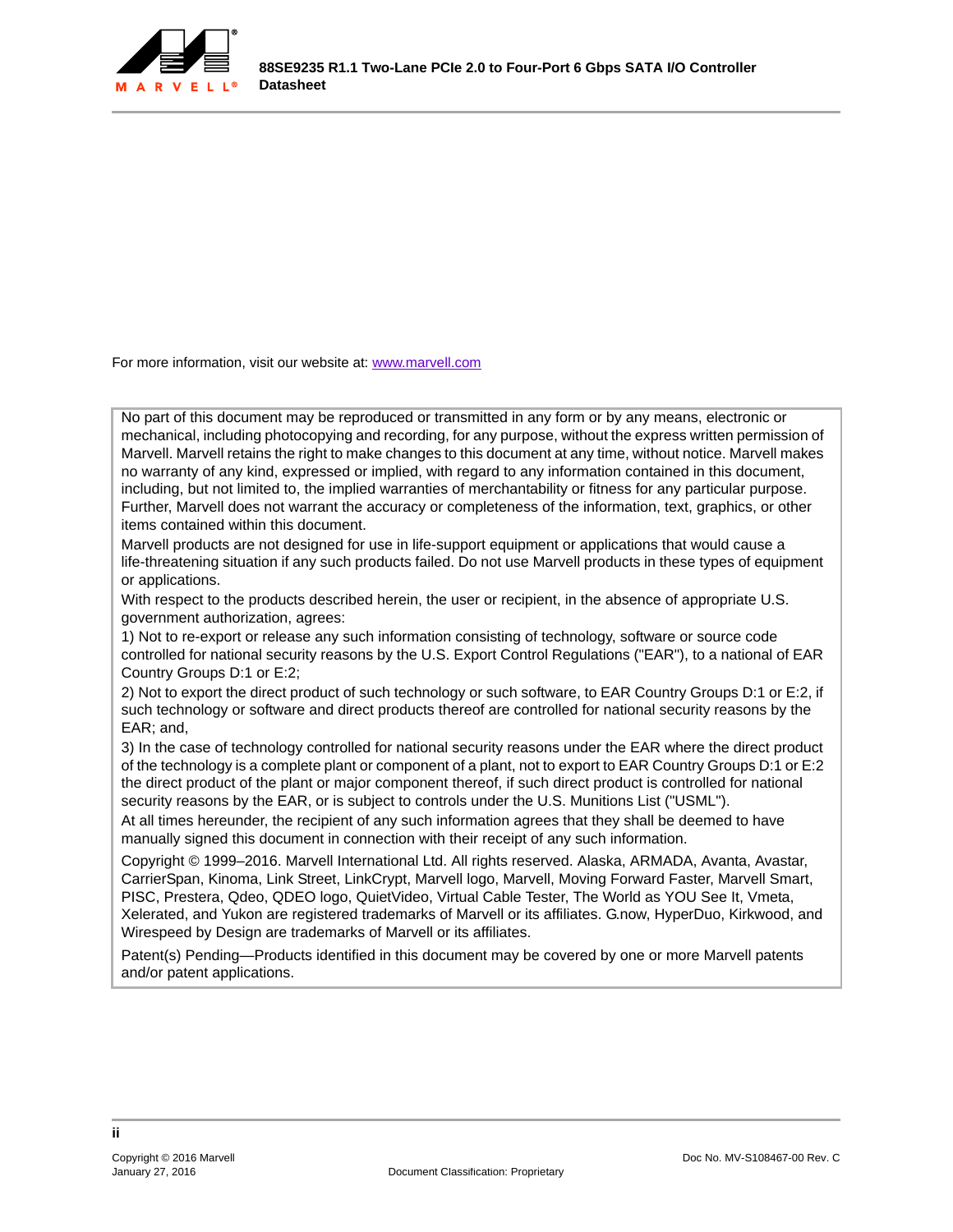

## **ORDERING INFORMATION**

#### **Ordering Part Numbers and Package Markings**

The following figure shows the ordering part numbering scheme for the 88SE9235 part. For complete ordering information, contact your Marvell FAE or sales representative.

#### **Sample Ordering Part Number**



The standard ordering part numbers for the respective solutions are indicated in the following table.

#### **Ordering Part Numbers**

| <b>Part Number</b>  | <b>Description</b>                                                                                 |
|---------------------|----------------------------------------------------------------------------------------------------|
| 88SE9235A1-NAA2C000 | 76-pin QFN 9 mm x 9 mm, Two-Lane PCIe 2.0 to four-port 6 Gbps SATA<br>Controller.                  |
| 88SE9235A1-NAA2I000 | 76-pin Industrial Grade QFN 9 mm x 9 mm, Two-Lane PCIe 2.0 to four-port 6<br>Gbps SATA Controller. |

The next figure shows a typical Marvell package marking.

#### **88SE9235 Package Marking and Pin 1 Location**



**Note:** The above drawing is not drawn to scale. The location of markings is approximate. Add-on marks are not represented. Flip chips vary widely in their markings and flip chip examples are not shown here. For flip chips, the markings may be omitted per customer requirement.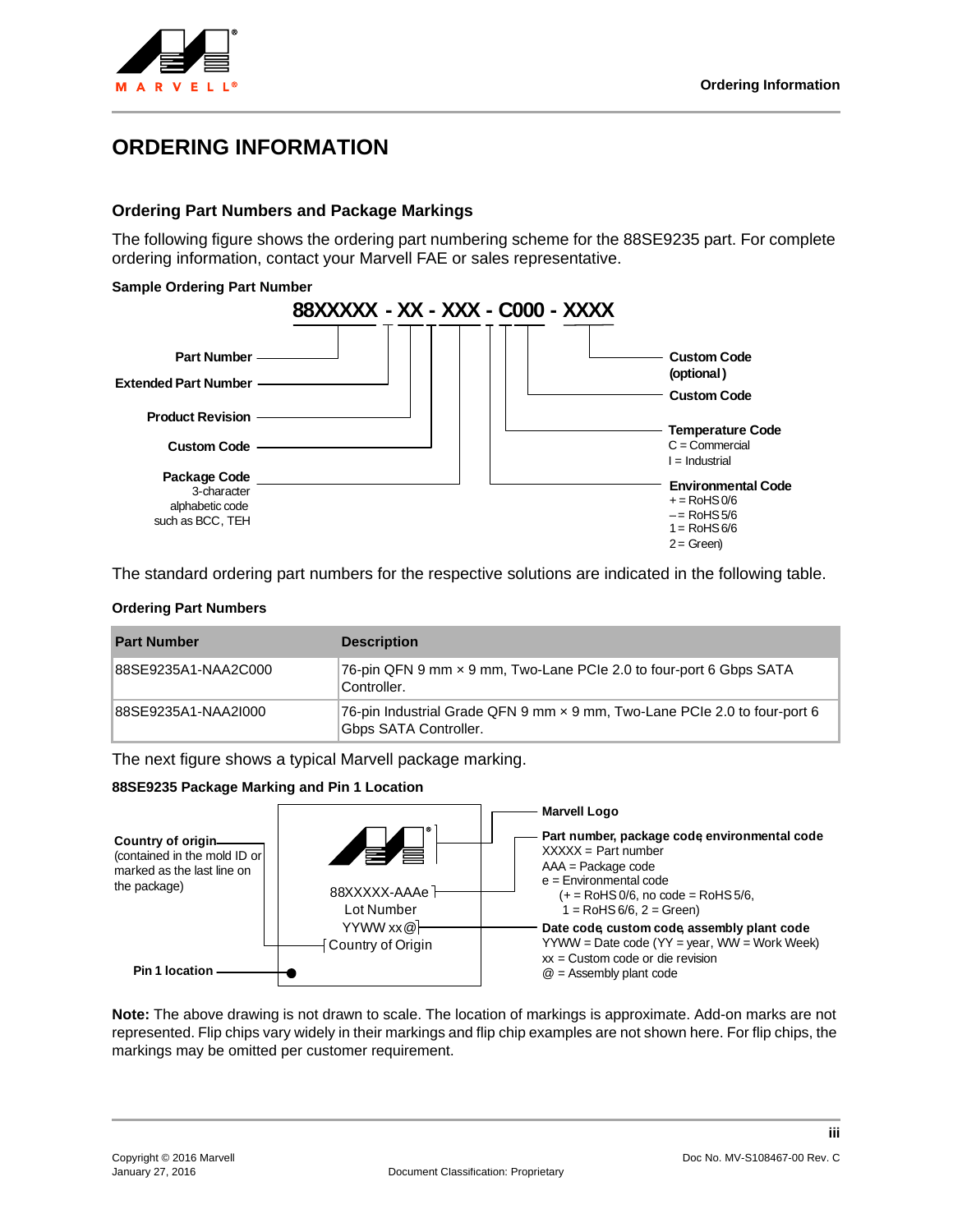

THIS PAGE LEFT INTENTIONALLY BLANK

**iv**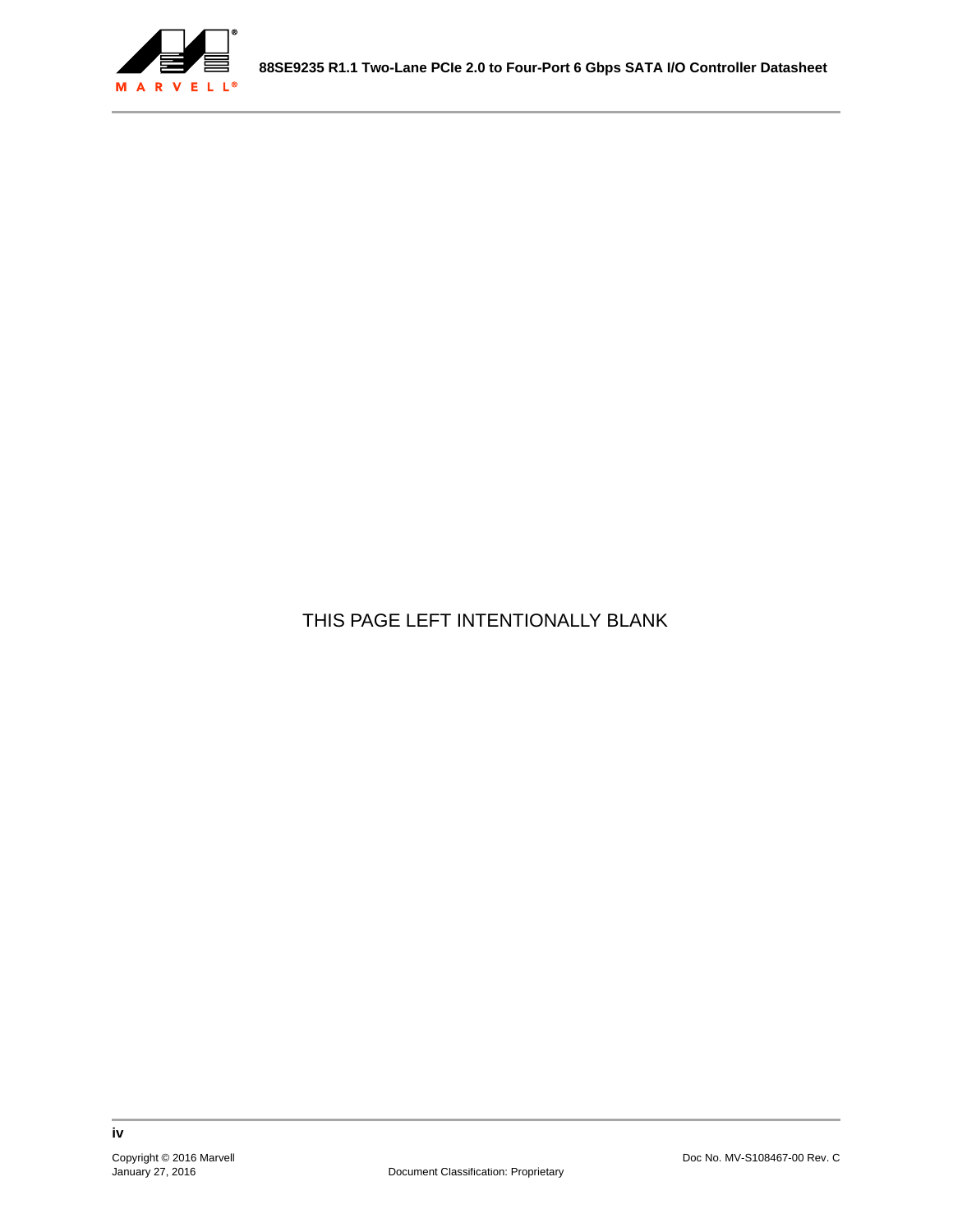

## **CHANGE HISTORY**

#### **The following table identifies the document change history for Rev. C.**

#### **Document Changes \***

| Location                                                                                                                      | Tvpe   | <b>Description</b>                       | Date             |  |  |
|-------------------------------------------------------------------------------------------------------------------------------|--------|------------------------------------------|------------------|--|--|
| <sup>∖</sup> Global                                                                                                           | Update | Removed preliminary from document title. | January 25, 2016 |  |  |
| * The tupe of change is categorized as: Parameter Povision or Undate A Parameter change is a change to a specualus a Povision |        |                                          |                  |  |  |

The type of change is categorized as: Parameter, Revision, or Update. A Parameter change is a change to a spec value, a Revision change is one that originates from the chip Revision Notice, and an Update change includes all other document updates.

**v**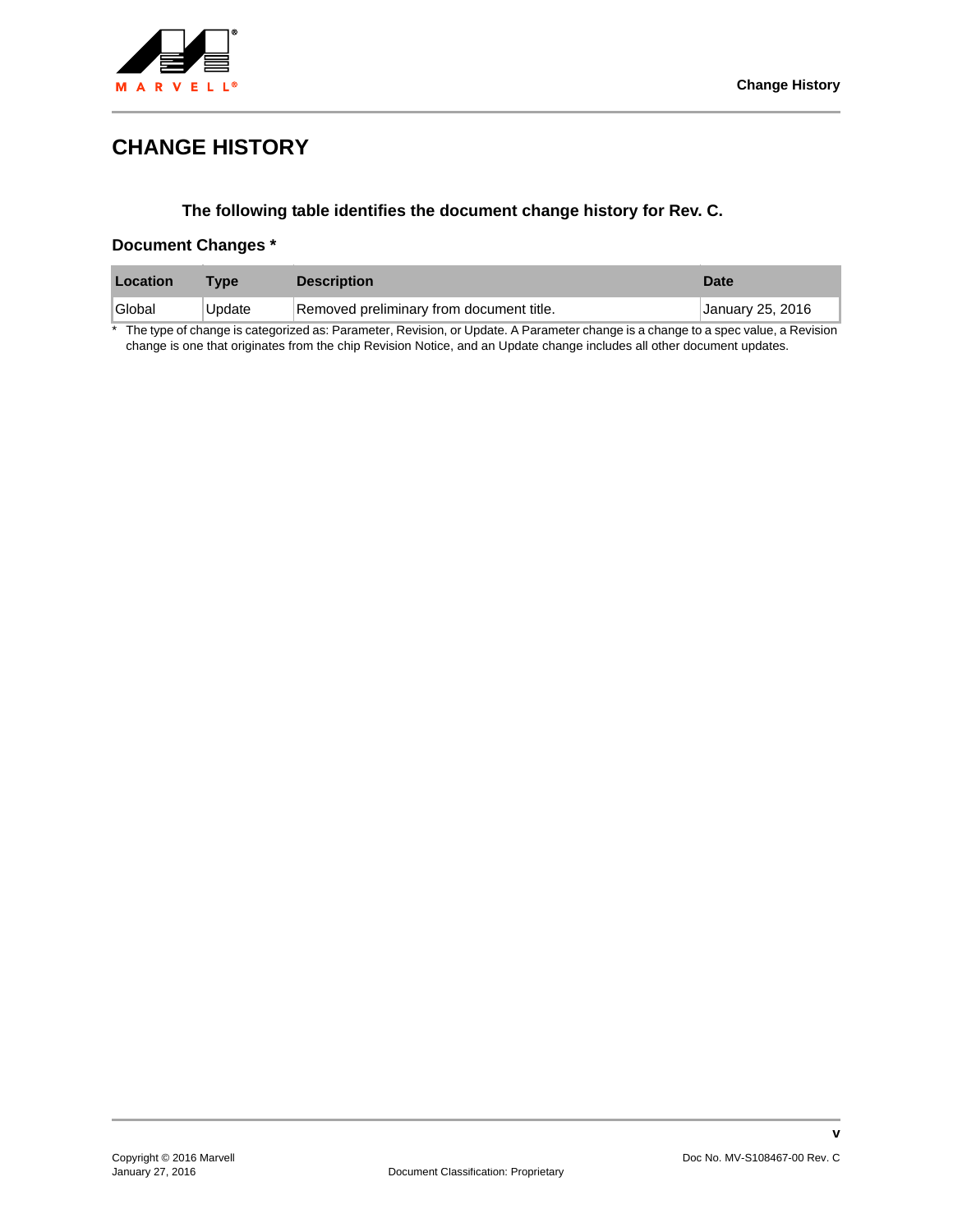

THIS PAGE LEFT INTENTIONALLY BLANK

**vi**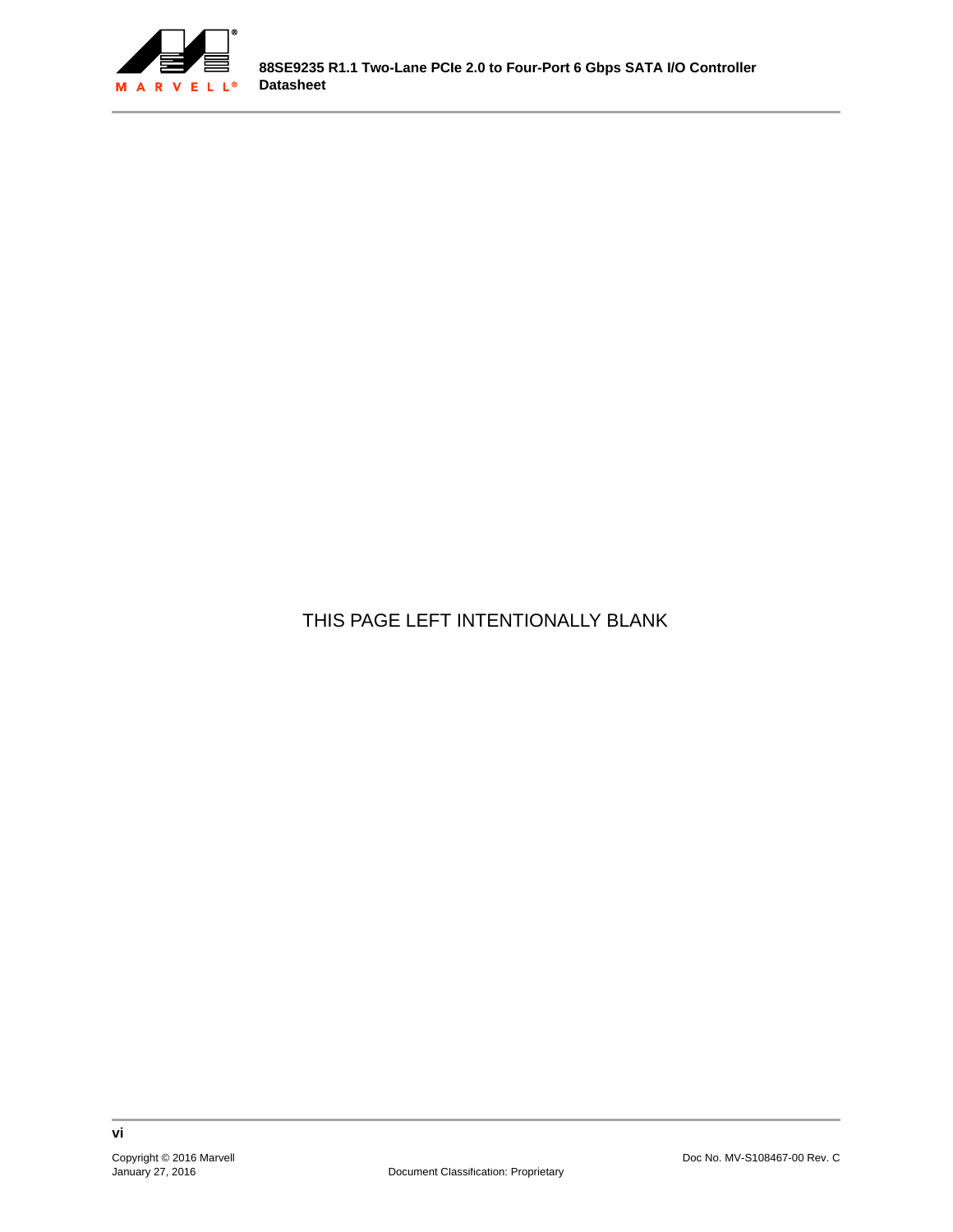

## **CONTENTS**

| 1            |     |                                                                                           |  |  |  |  |  |
|--------------|-----|-------------------------------------------------------------------------------------------|--|--|--|--|--|
| $\mathbf{2}$ |     |                                                                                           |  |  |  |  |  |
|              | 2.1 |                                                                                           |  |  |  |  |  |
|              | 2.2 |                                                                                           |  |  |  |  |  |
|              | 2.3 |                                                                                           |  |  |  |  |  |
|              | 2.4 |                                                                                           |  |  |  |  |  |
|              | 2.5 |                                                                                           |  |  |  |  |  |
|              |     |                                                                                           |  |  |  |  |  |
| 3            |     |                                                                                           |  |  |  |  |  |
|              | 3.1 |                                                                                           |  |  |  |  |  |
|              | 3.2 |                                                                                           |  |  |  |  |  |
|              | 3.3 |                                                                                           |  |  |  |  |  |
|              |     | 3.3.1                                                                                     |  |  |  |  |  |
|              |     | 3.3.2                                                                                     |  |  |  |  |  |
|              |     | 3.3.3                                                                                     |  |  |  |  |  |
| 4            |     |                                                                                           |  |  |  |  |  |
|              | 4.1 |                                                                                           |  |  |  |  |  |
|              | 4.2 |                                                                                           |  |  |  |  |  |
|              | 4.3 |                                                                                           |  |  |  |  |  |
|              |     | 4.3.1                                                                                     |  |  |  |  |  |
|              |     | Layer 1-Topside, Parts, Slow and High Speed Signal Routes, and Power Routes  4-5<br>4.3.2 |  |  |  |  |  |
|              |     | 4.3.3                                                                                     |  |  |  |  |  |
|              |     | 4.3.4                                                                                     |  |  |  |  |  |
|              |     | Layer 4-Bottom Layer, Slow and High-Speed Signal Routes, and Power Routes  4-5<br>4.3.5   |  |  |  |  |  |
|              | 4.4 |                                                                                           |  |  |  |  |  |
|              |     | 4.4.1                                                                                     |  |  |  |  |  |
|              |     | 4.4.2<br>4.4.3                                                                            |  |  |  |  |  |
|              |     | 4.4.4                                                                                     |  |  |  |  |  |
|              | 4.5 |                                                                                           |  |  |  |  |  |
|              | 4.6 |                                                                                           |  |  |  |  |  |
|              |     |                                                                                           |  |  |  |  |  |
| 5            |     |                                                                                           |  |  |  |  |  |
|              | 5.1 |                                                                                           |  |  |  |  |  |
|              | 5.2 |                                                                                           |  |  |  |  |  |
|              | 5.3 |                                                                                           |  |  |  |  |  |
|              | 5.4 |                                                                                           |  |  |  |  |  |
|              | 5.5 |                                                                                           |  |  |  |  |  |

vii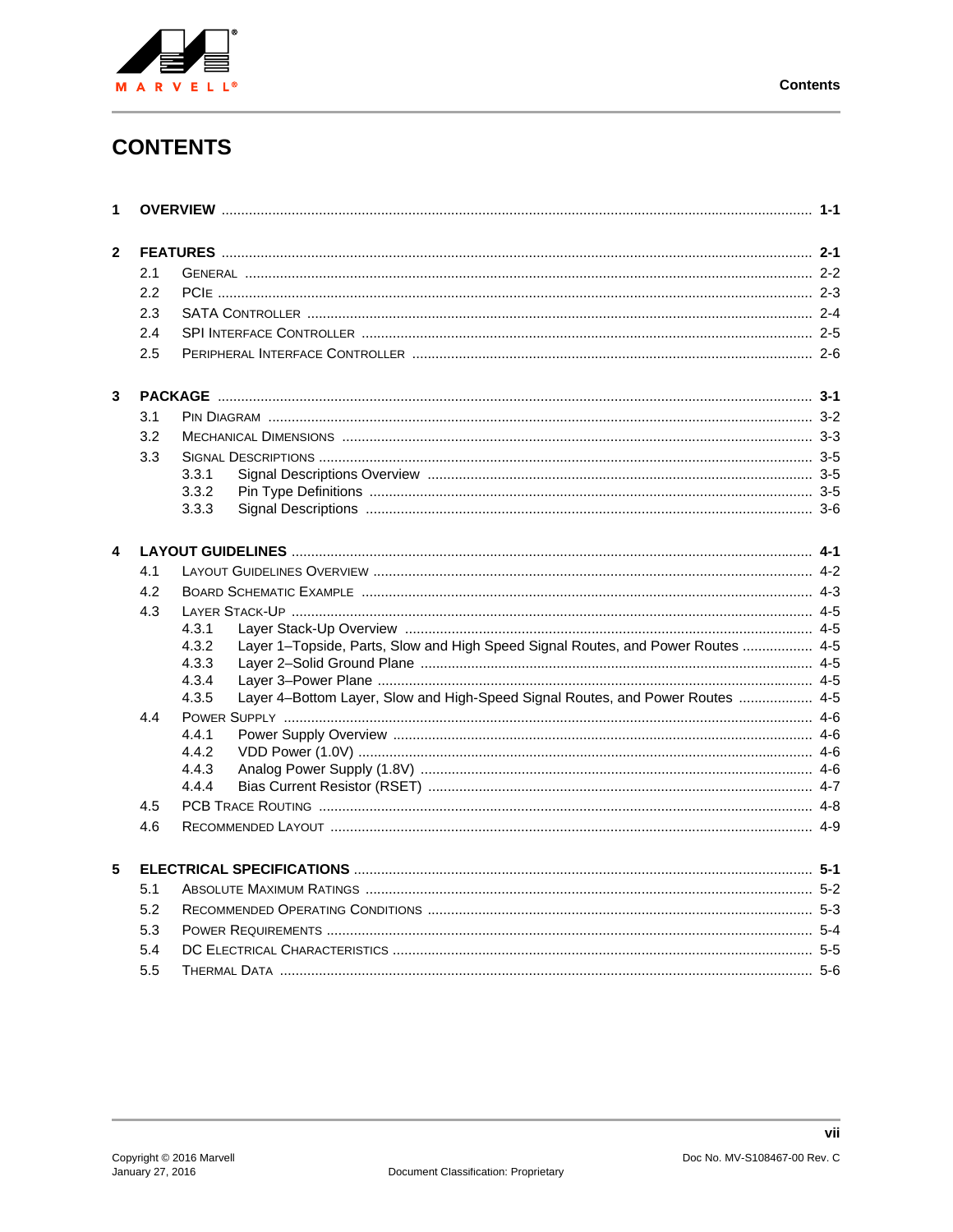

THIS PAGE LEFT INTENTIONALLY BLANK

**viii**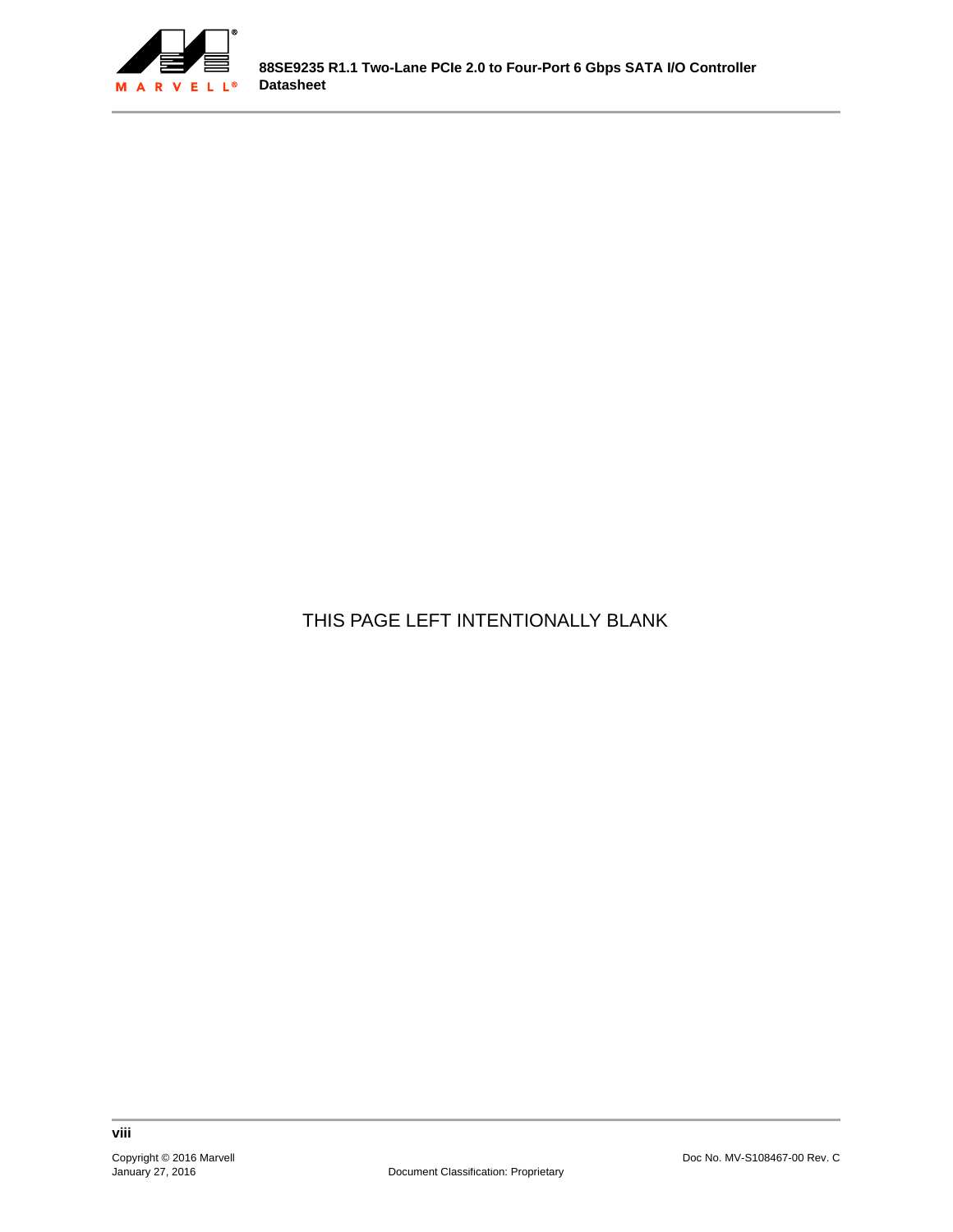

## <span id="page-8-0"></span>**1 OVERVIEW**

The 88SE9235 is a four-port, 3 Gbps or 6 Gbps SATA Host Bus Adapter that provides a two-lane PCIe 2.0 interface and SATA controller functions. The 88SE9235 supplies four 6 Gbps SATA ports.

The 88SE9235 supports devices compliant with the Serial ATA International Organization: Serial ATA Revision 3.1 specification. [Figure 1-1](#page-8-1) shows the system block diagram.

<span id="page-8-1"></span>

**Figure 1-1 88SE9235 Architecture (All Others)**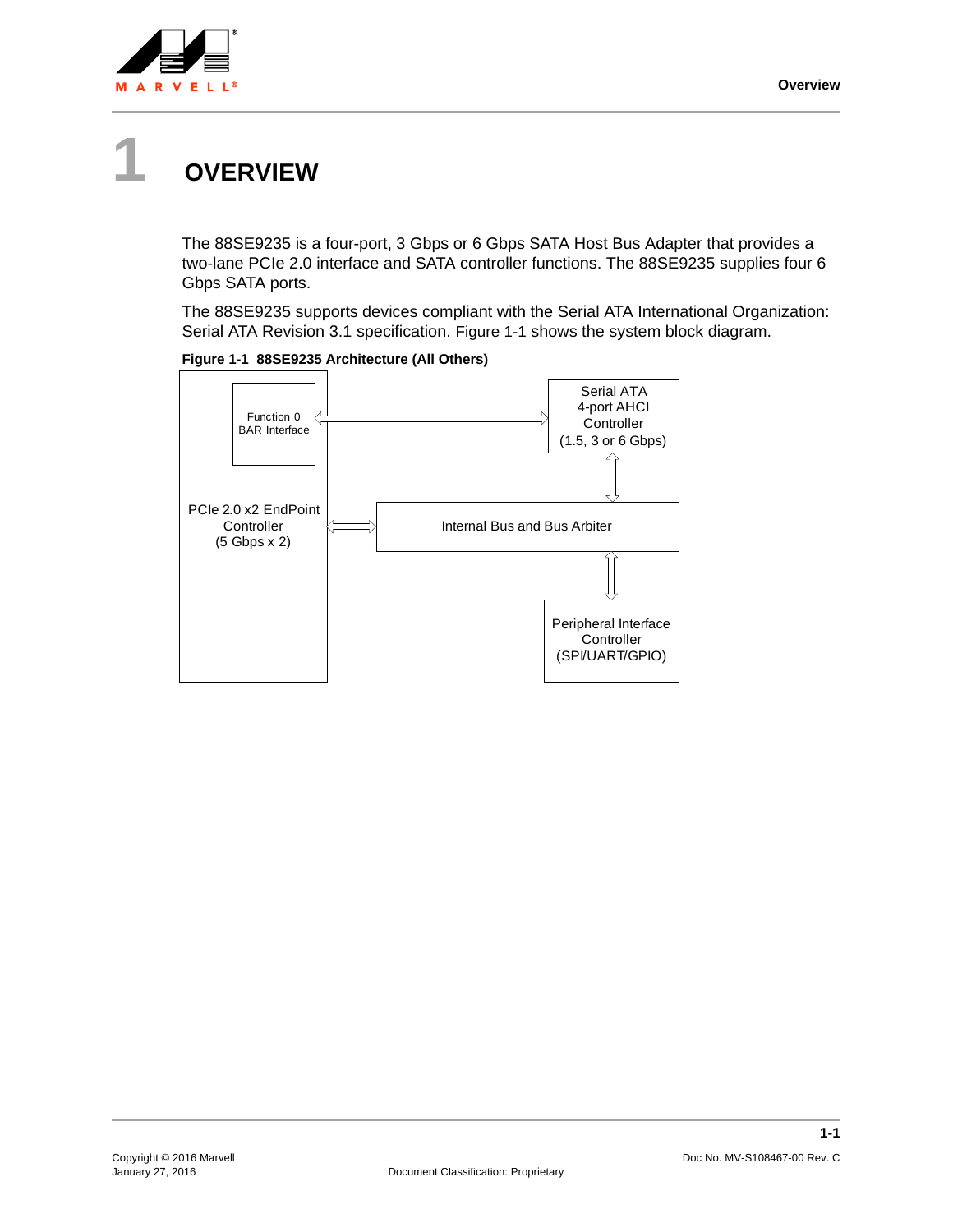

THIS PAGE LEFT INTENTIONALLY BLANK

**1-2**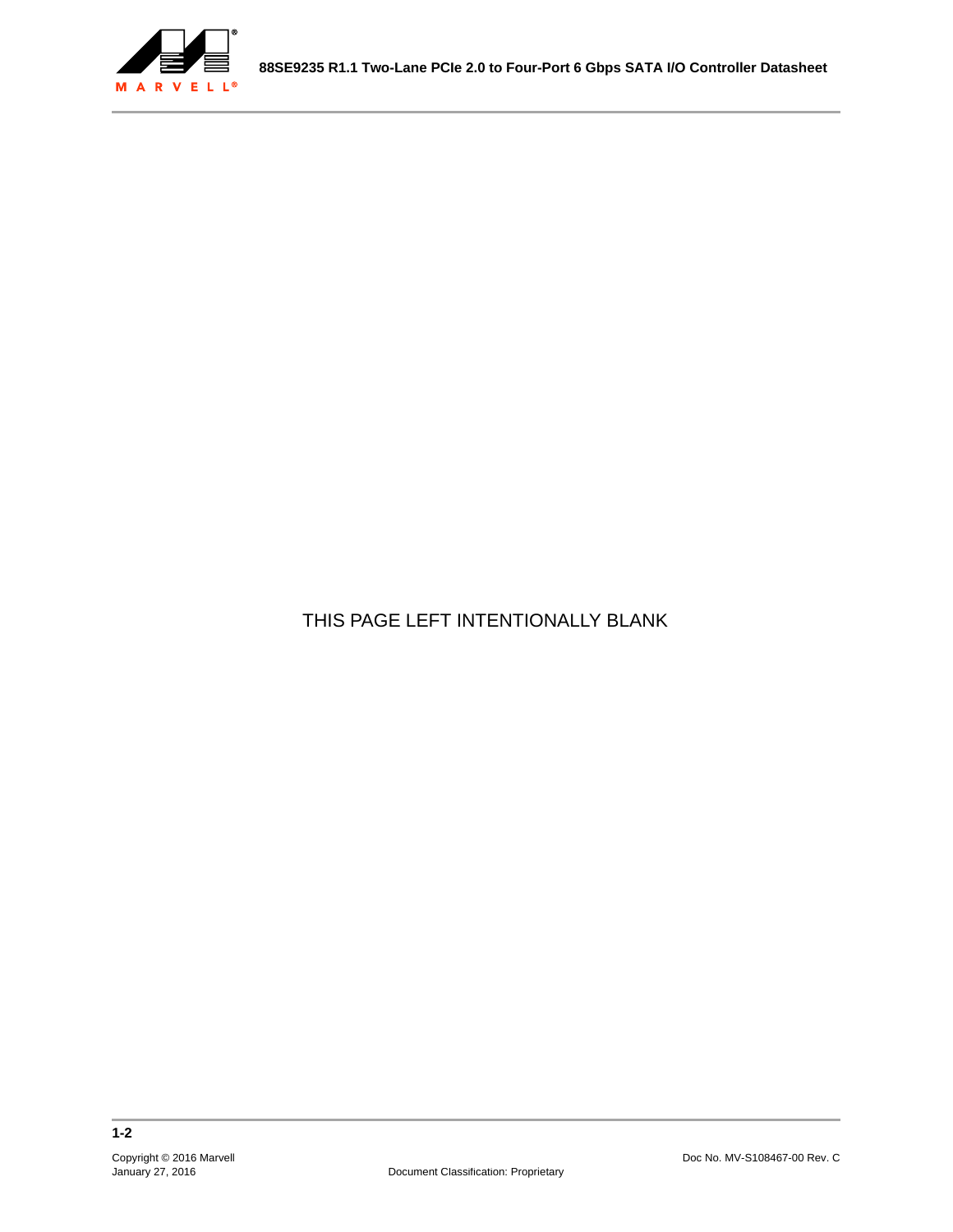

# <span id="page-10-0"></span>**2 FEATURES**

This chapter contains the following information:

- [General](#page-11-0)
- [PCIe](#page-12-0)
- [SATA Controller](#page-13-0)
- [SPI Interface Controller](#page-14-0)
- **[Peripheral Interface Controller](#page-15-0)**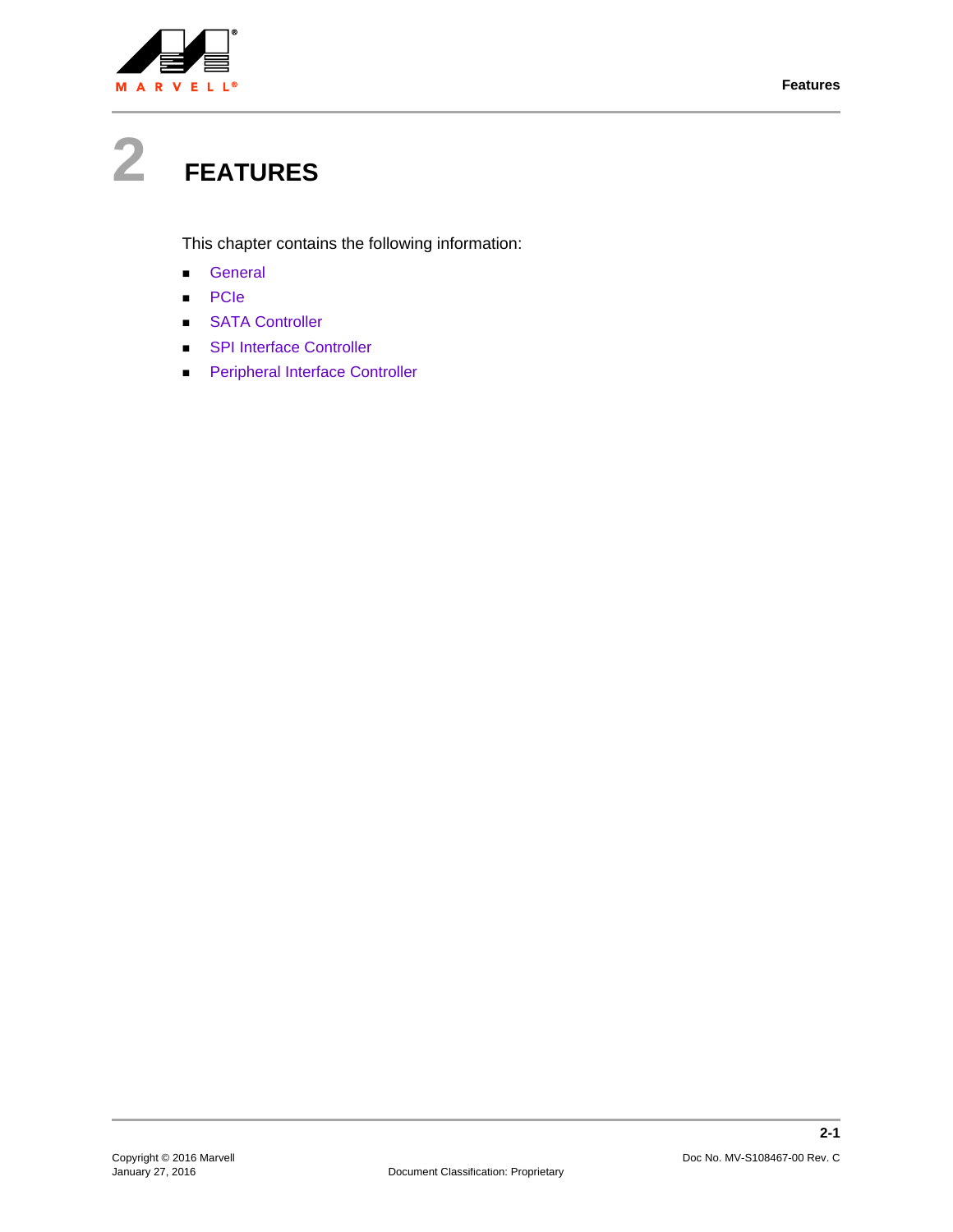

### <span id="page-11-0"></span>**2.1 General**

- 55 nm CMOS process, 1.0V digital core, 1.8V analog, and 3.3V I/O power supplies.
- Reference clock frequency of 25 MHz, provided by an external clock source or generated by an external crystal oscillator.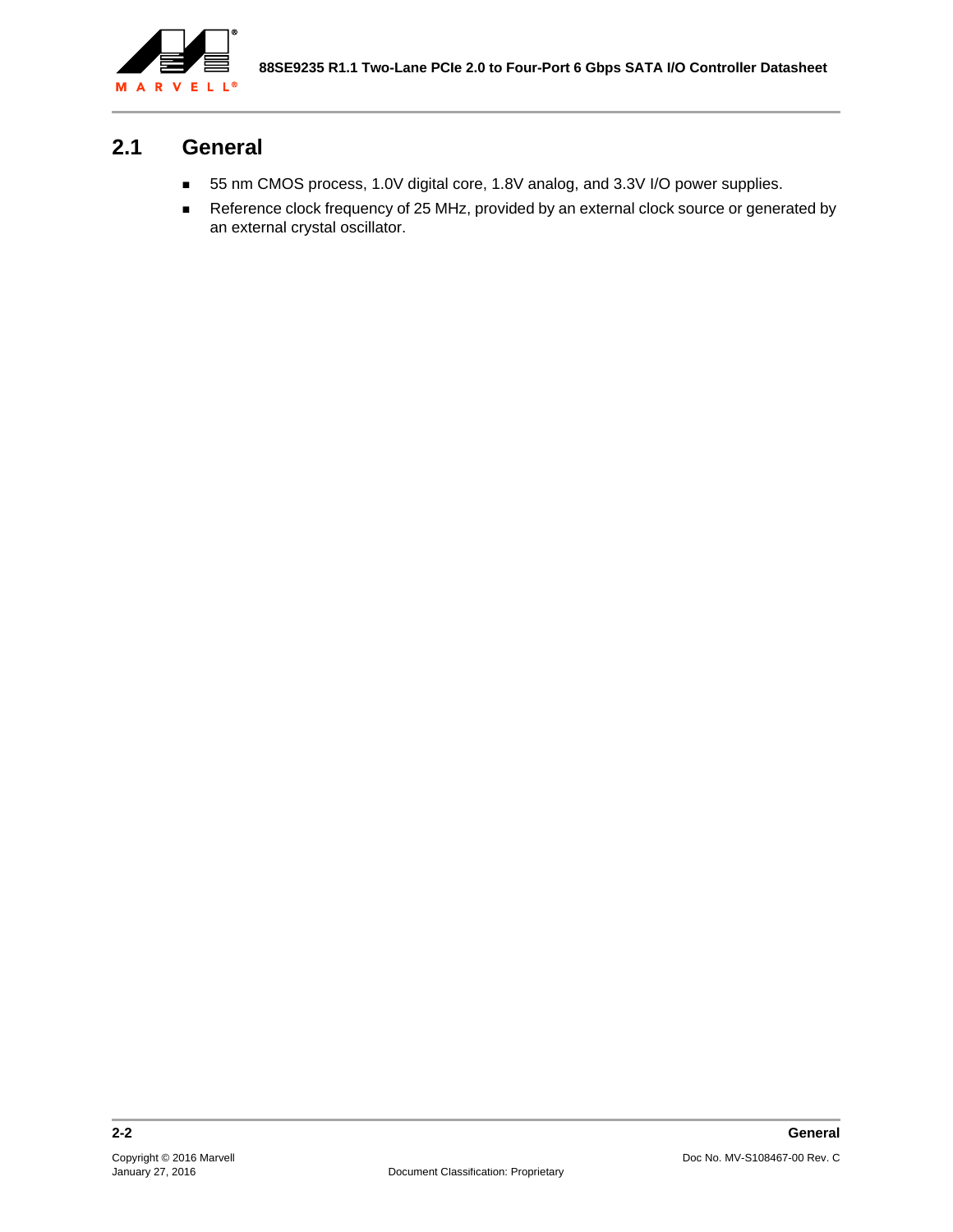

## <span id="page-12-0"></span>**2.2 PCIe**

- PCIe 2.0 endpoint device.
- Compliant with PCIe 2.0 specifications.
- **Supports communication speed of 2.5 Gbps and 5 Gbps.**
- **Supports AHCI programming interface registers for the SATA controller.**
- **Supports aggressive power management.**
- **Supports error reporting, recovery and correction.**
- Supports Message Signaled Interrupt (MSI).
- **IMPROVED PCIE read request efficiency**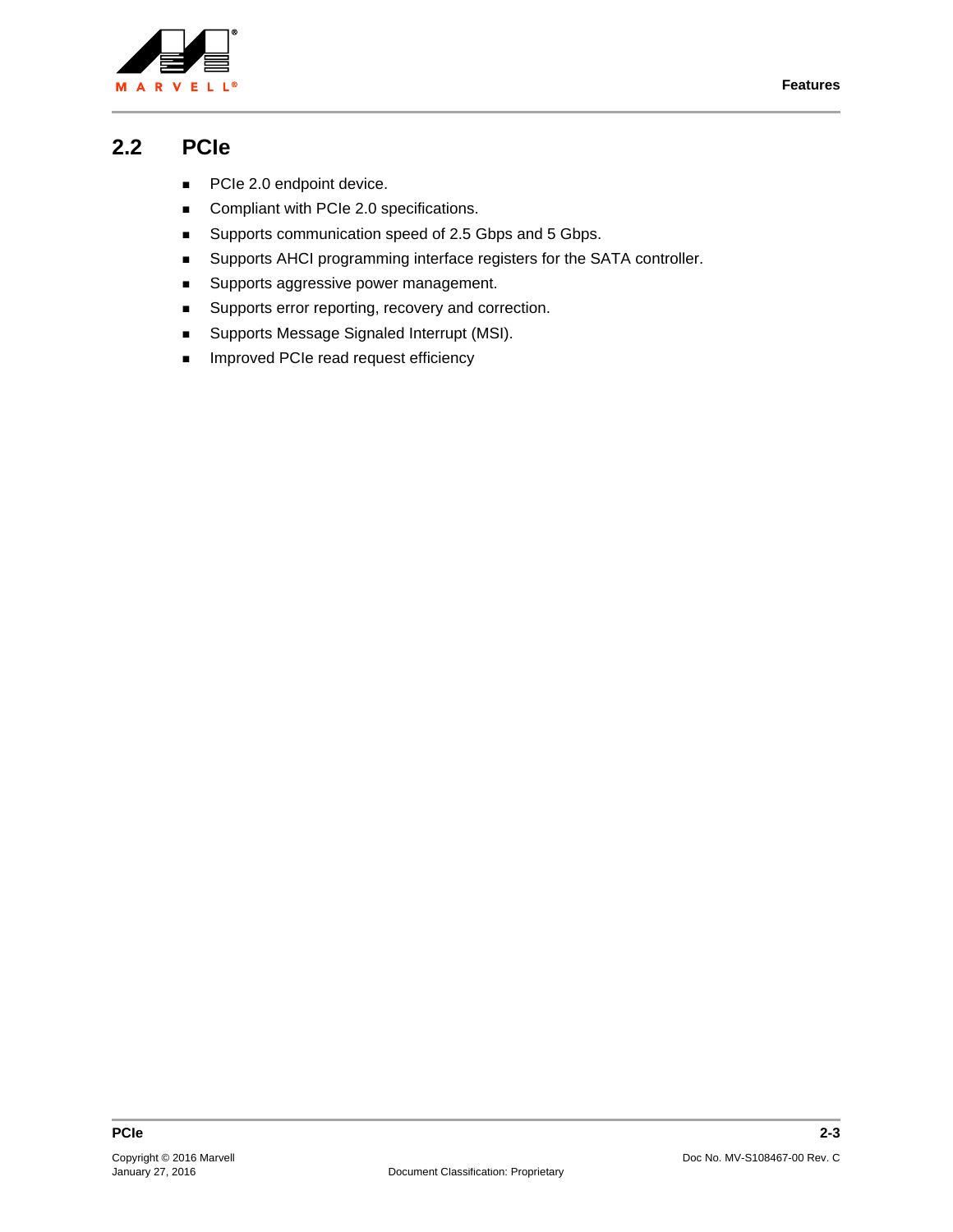

## <span id="page-13-0"></span>**2.3 SATA Controller**

- Compliant with Serial ATA Specification 3.1.
- Supports communication speeds of 6 Gbps, 3 Gbps, and 1.5 Gbps.
- **Supports programmable transmitter signal levels.**
- **Supports Gen 1i, Gen 1x, Gen 2i, Gen 2m, Gen 2x, and Gen 3i.**
- **Supports four SATA ports.**
- Supports AHCI 1.0 programming interface.
- **Supports Native Command Queuing (NCQ).**
- **Supports Port Multiplier FIS based switching or command based switching.**
- **Supports Partial and Slumber Power Management states.**
- **Bupports Staggered Spin-up.**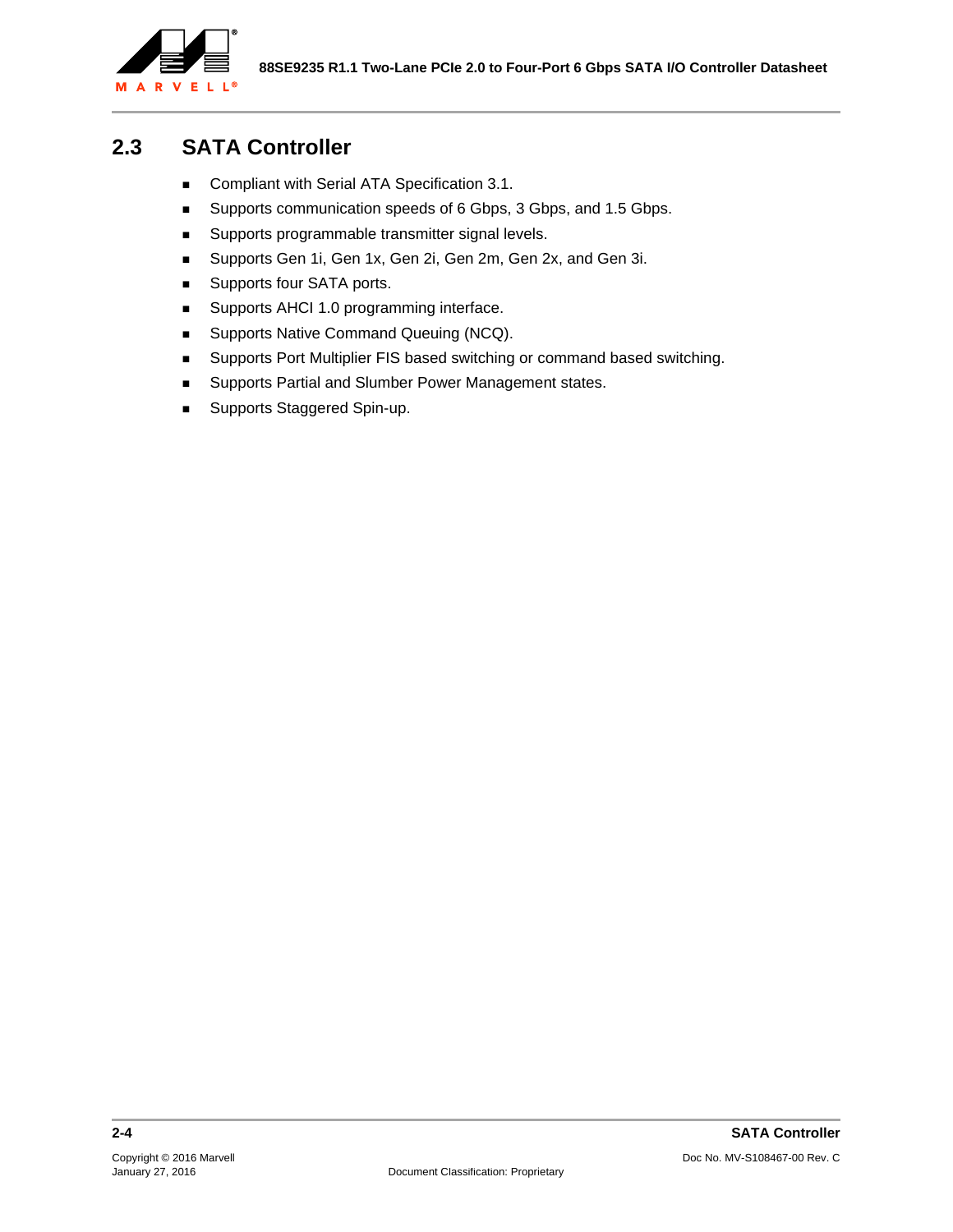

## <span id="page-14-0"></span>**2.4 SPI Interface Controller**

- A four-pin interface provides read and write access to an external SPI flash or SPI ROM device.
- **•** Vendor specific information stored in the external device is read by the controller during the chip power-up.
- PCI BootROMs of PCIe function 0 can also be stored in the external SPI device and read through the Expansion ROM BAR and the SPI interface controller.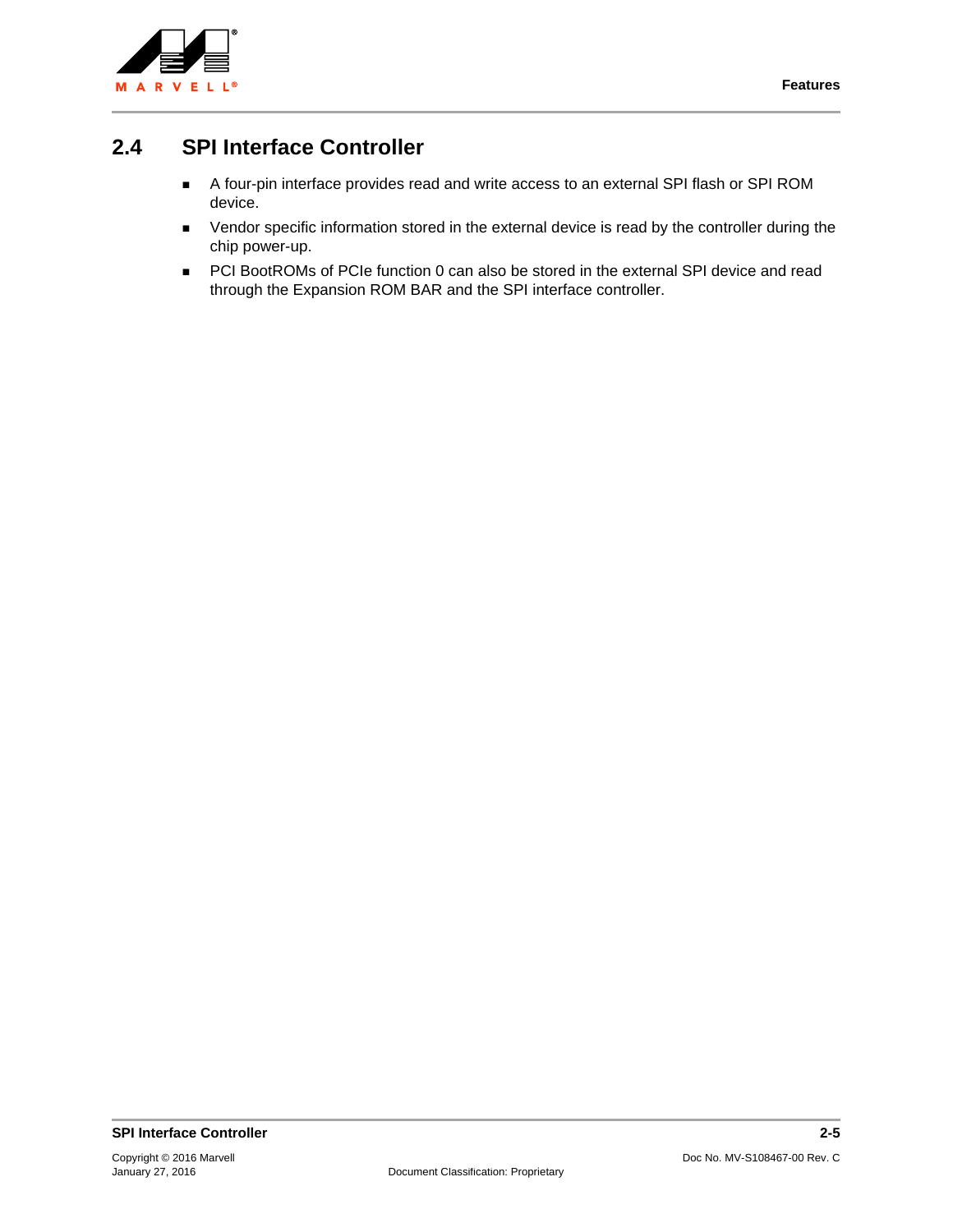

## <span id="page-15-0"></span>**2.5 Peripheral Interface Controller**

- **Eight General Purpose I/O (GPIO) ports.**
- Each of the GPIO pins can be assigned to act as a general input or output pin.
- Each of the GPIO inputs can be programmed to generate an edge-sensitive or a level-sensitive maskable interrupt.
- Each of the GPIO outputs can be programmed for a connected LED to blink at a user-defined fixed rate. The default rate is 100 ms.
- $\blacksquare$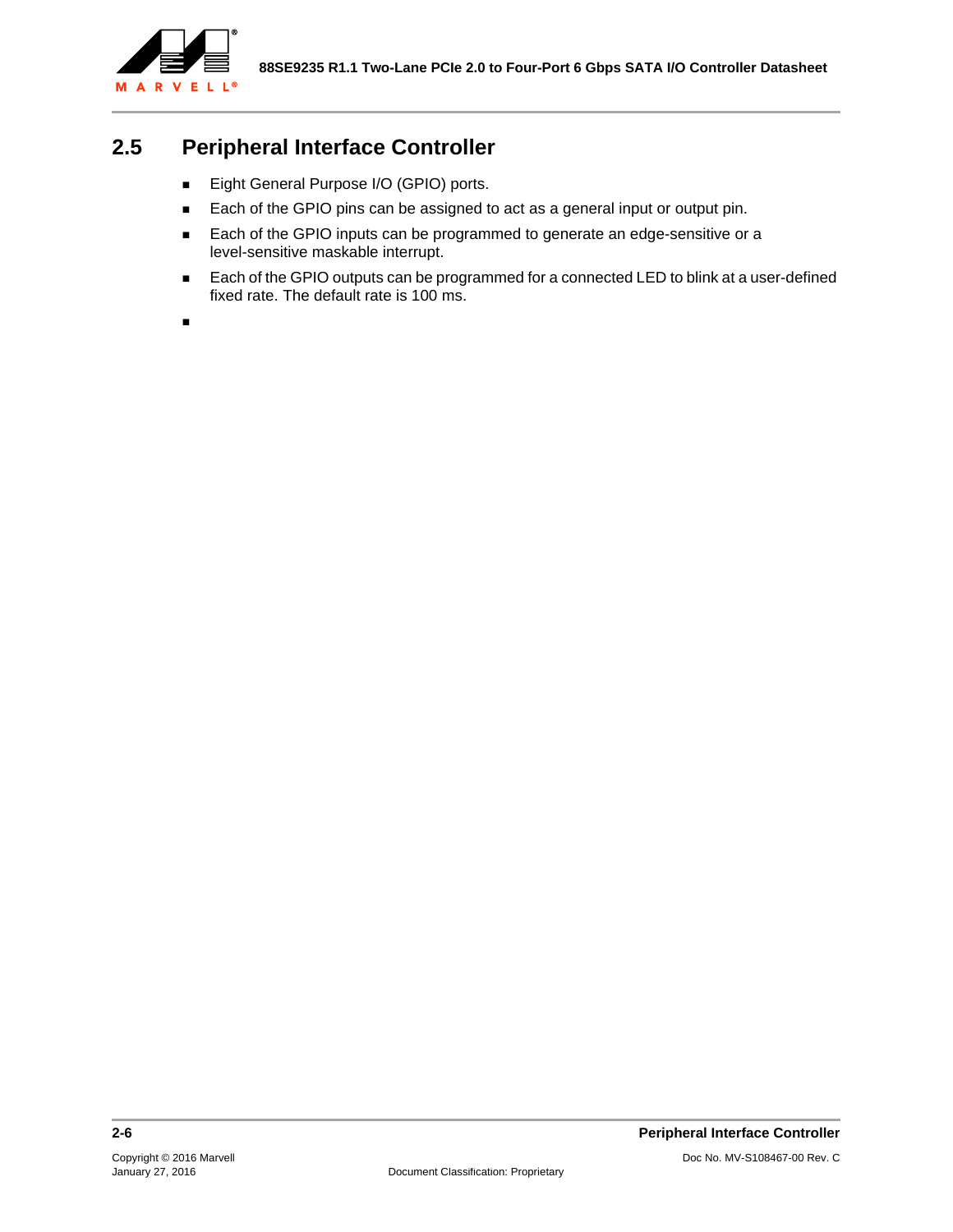

## <span id="page-16-1"></span><span id="page-16-0"></span>**3 PACKAGE**

This chapter contains the following information:

- **[Pin Diagram](#page-17-0)**
- **[Mechanical Dimensions](#page-18-0)**
- [Signal Descriptions](#page-20-0)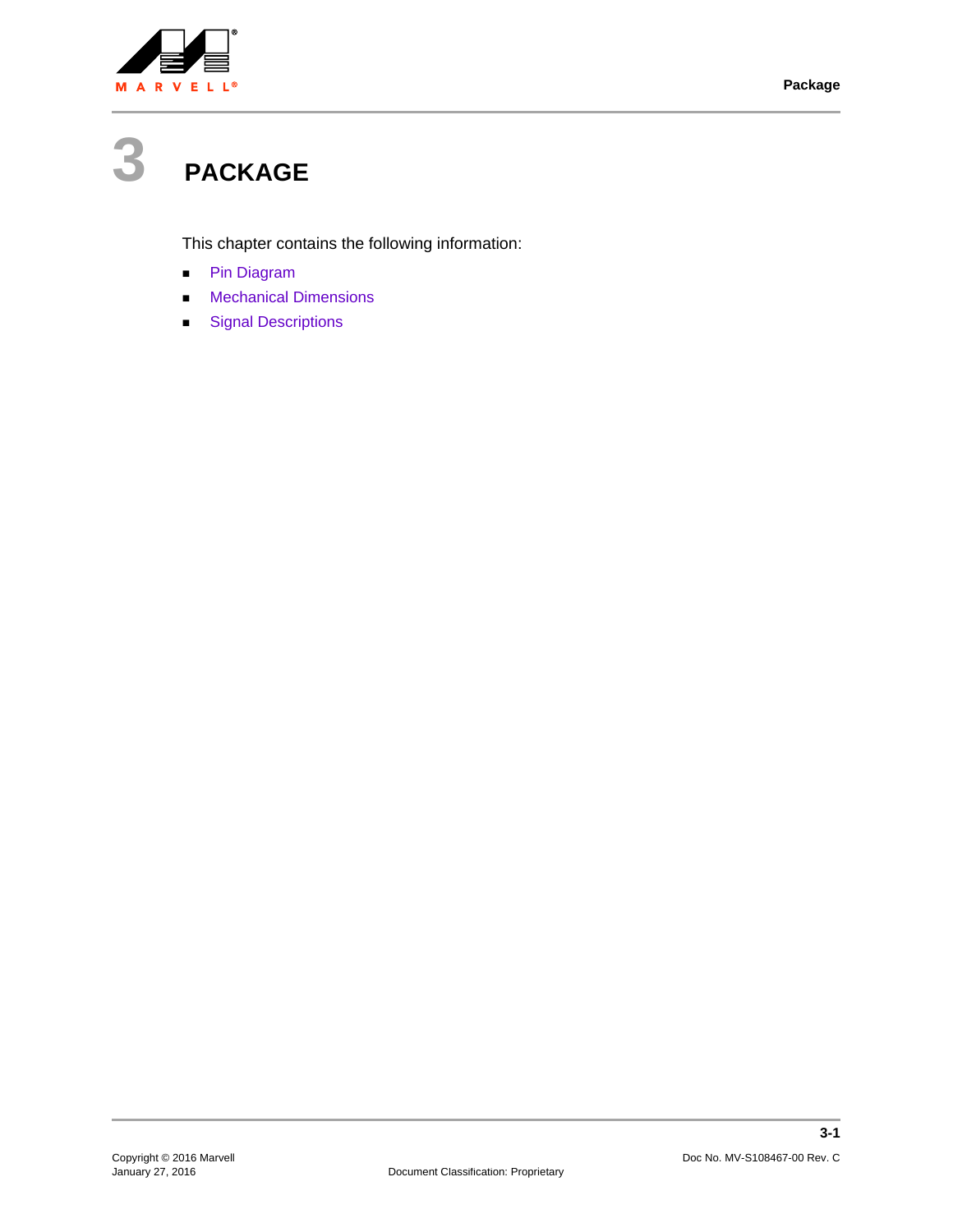

## <span id="page-17-0"></span>**3.1 Pin Diagram**

The 76-pin QFN pin diagram is illustrated in [Figure 3-1](#page-17-1).

**Figure 3-1 SE9235 Pin Diagram** 

<span id="page-17-1"></span>

**Note:** The center area beneath the chip is the Exposed Die Pad (Epad). When designing the PCB,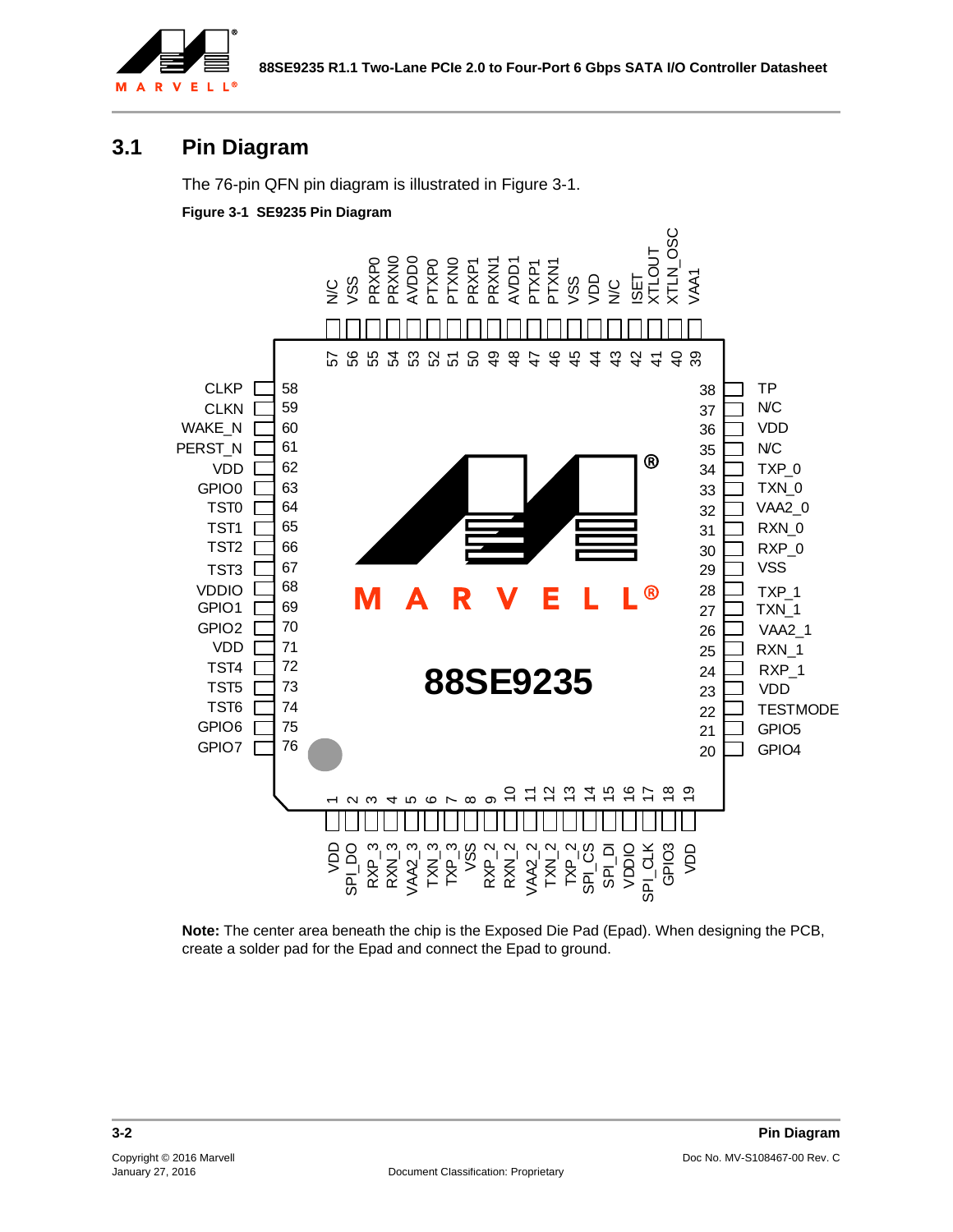

## <span id="page-18-0"></span>**3.2 Mechanical Dimensions**

The package mechanical drawing is shown in [Figure 3-2.](#page-18-1)

**Figure 3-2 Package Mechanical Diagram**

<span id="page-18-1"></span>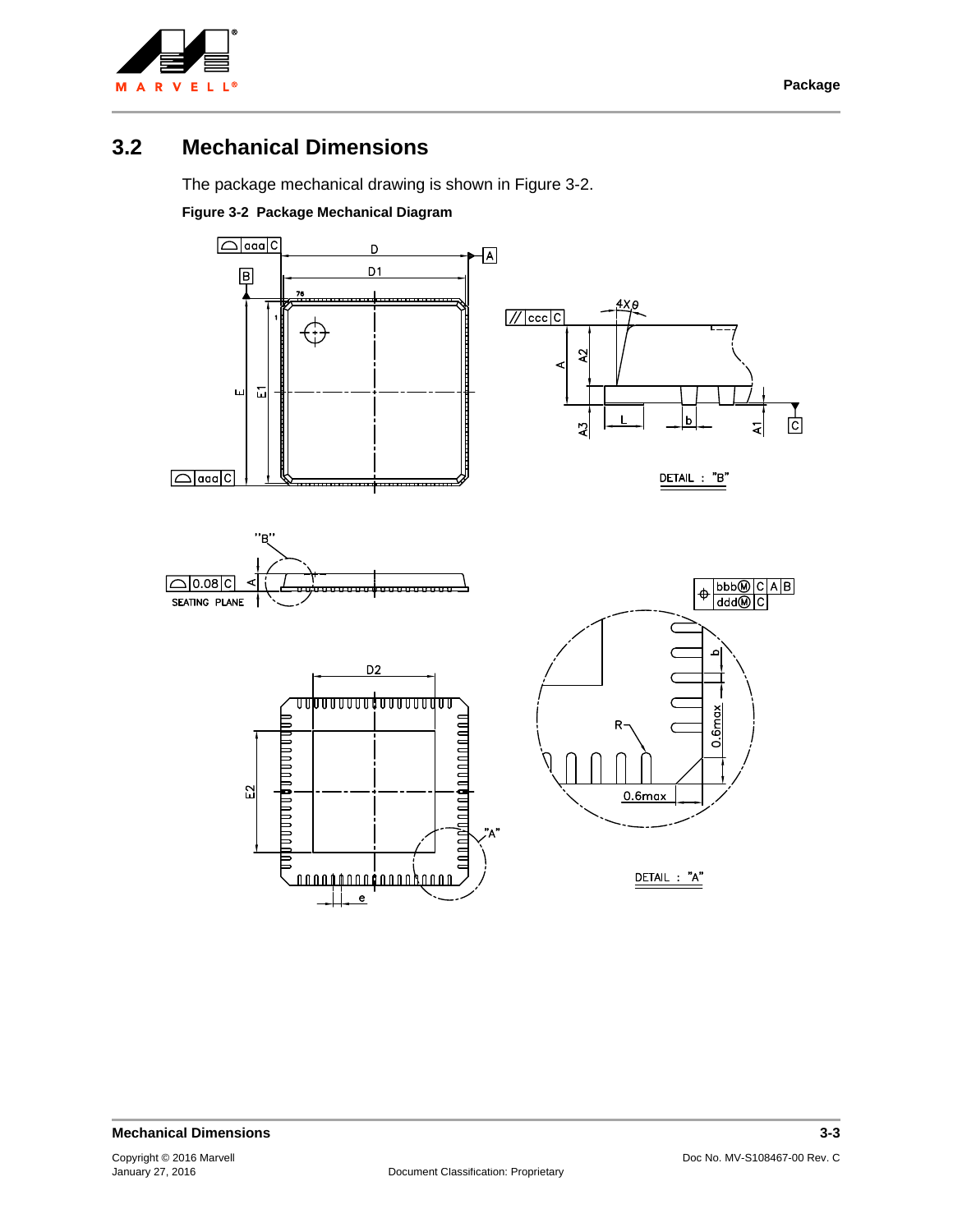

<span id="page-19-0"></span>The package mechanical dimensions are shown in [Figure .](#page-19-0)

#### **Figure 3-3 Package Mechanical Dimensions**

|                |            | Dimension in mm    |                 | Dimension in inch |            |                 |
|----------------|------------|--------------------|-----------------|-------------------|------------|-----------------|
| Symbol         | <b>MIN</b> | <b>NOM</b>         | <b>MAX</b>      | <b>MIN</b>        | <b>NOM</b> | <b>MAX</b>      |
| A              | 0.80       | 0.85               | 1.00            | 0.031             | 0.033      | 0.039           |
| A1             | 0.00       | 0.02               | 0.05            | 0.000             | 0.001      | 0.002           |
| A2             |            | 0.65               | 1.00            |                   | 0.026      | 0.039           |
| A3             |            | 0.20 REF           |                 |                   | 0.008 REF  |                 |
| b              | 0.15       | 0.20               | 0.25            | 0.006             | 0.008      | 0.010           |
| D              |            | <b>BSC</b><br>9.00 |                 |                   | 0.354 BSC  |                 |
| D1             |            | <b>BSC</b><br>8.75 |                 | 0.344 BSC         |            |                 |
| E              |            | <b>BSC</b><br>9.00 |                 | 0.354 BSC         |            |                 |
| E <sub>1</sub> |            | <b>BSC</b><br>8.75 |                 |                   | 0.344 BSC  |                 |
| e              |            | 0.40<br><b>BSC</b> |                 | 0.016 BSC         |            |                 |
| θ              | 0.         |                    | 14 <sup>°</sup> | 0.                |            | 14 <sup>°</sup> |
| R              | 0.075      |                    |                 | 0.003             |            |                 |
| aaa            |            |                    | 0.15            |                   |            | 0.006           |
| bbb            |            |                    | 0.10            |                   |            | 0.004           |
| ccc            |            |                    | 0.10            |                   |            | 0.004           |
| ddd            |            |                    | 0.05            |                   |            | 0.002           |
| chamfer        |            |                    | 0.60            |                   |            | 0.024           |

|        |        |                 |            | Exposed Die Pad Size / Lead length Options |  |
|--------|--------|-----------------|------------|--------------------------------------------|--|
| Option | Symbol |                 |            | Dimension in mm Dimension in inch          |  |
|        | D2     | $4.90 \pm 0.20$ |            | $0.193 \pm 0.008$                          |  |
| #3     |        | $4.90 \pm 0.20$ |            | $0.193 \pm 0.008$                          |  |
|        |        |                 | $\pm$ 0.10 | $0.016 \pm 0.004$                          |  |

NOTE:

1. CONTROLLING DIMENSION : MILLIMETER

2. REFERENGE DOCUMENT: PROPSED JEDEC MO-220.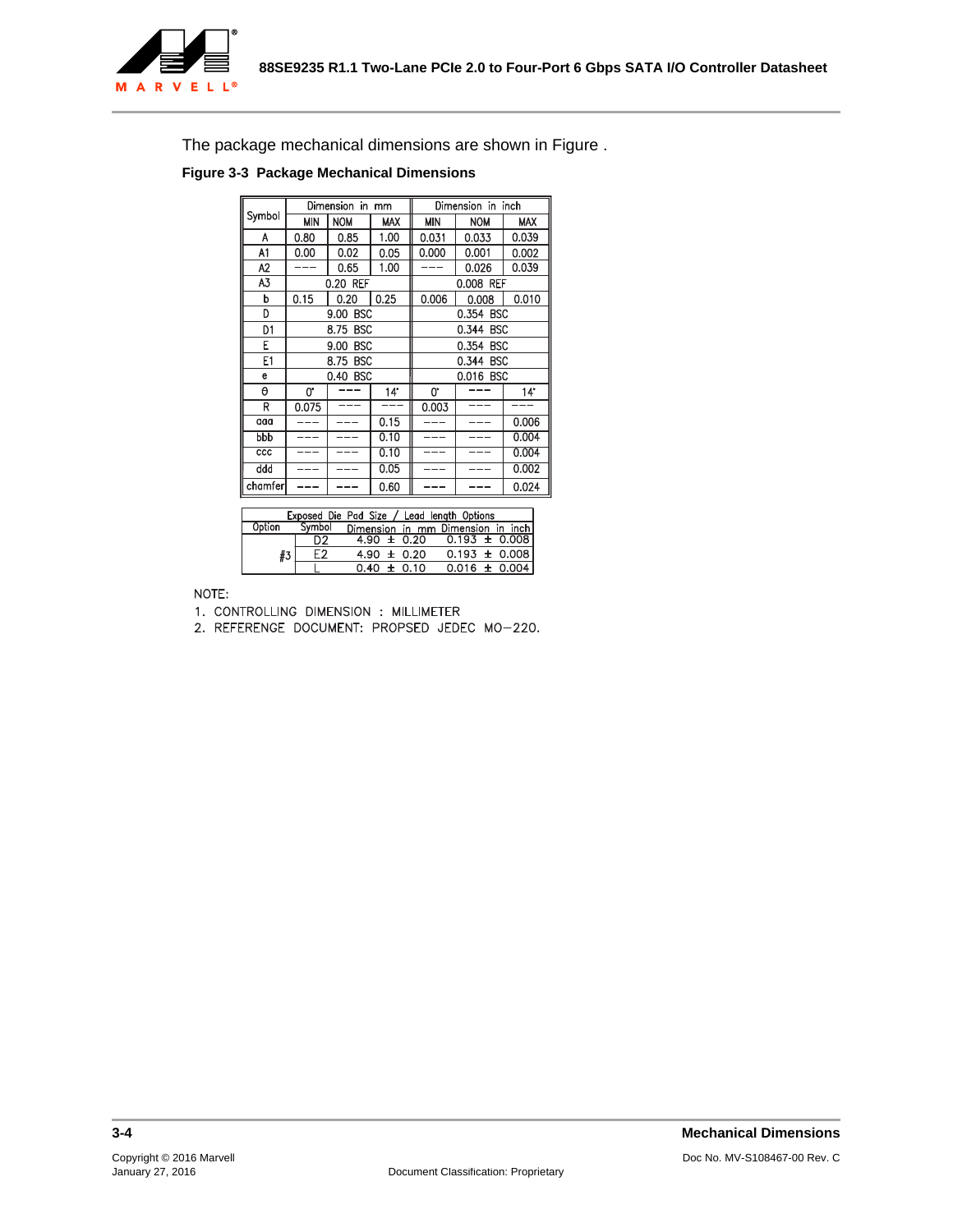

## <span id="page-20-0"></span>**3.3 Signal Descriptions**

This section contains the following information:

- **[Signal Descriptions Overview](#page-20-1)**
- **[Pin Type Definitions](#page-20-2)**
- **[Signal Descriptions](#page-21-0)**

#### <span id="page-20-1"></span>**3.3.1 Signal Descriptions Overview**

This section contains the pin types and signal descriptions for the 88SE9235 package.

#### <span id="page-20-3"></span><span id="page-20-2"></span>**3.3.2 Pin Type Definitions**

Pin type definitions are shown in [Table 3-1.](#page-20-3) **Table 3-1 Pin Type Definitions**

| <b>Pin Type</b> | <b>Definition</b>             |
|-----------------|-------------------------------|
| I/O             | Input and Output              |
|                 | Input Only                    |
| O               | Output Only                   |
| A               | Analog                        |
| PU              | Internal Pull-Up when Input   |
| PD              | Internal Pull-Down when Input |
| OD              | Open-Drain Pad                |
| Ground          | Ground                        |
| Power           | Power                         |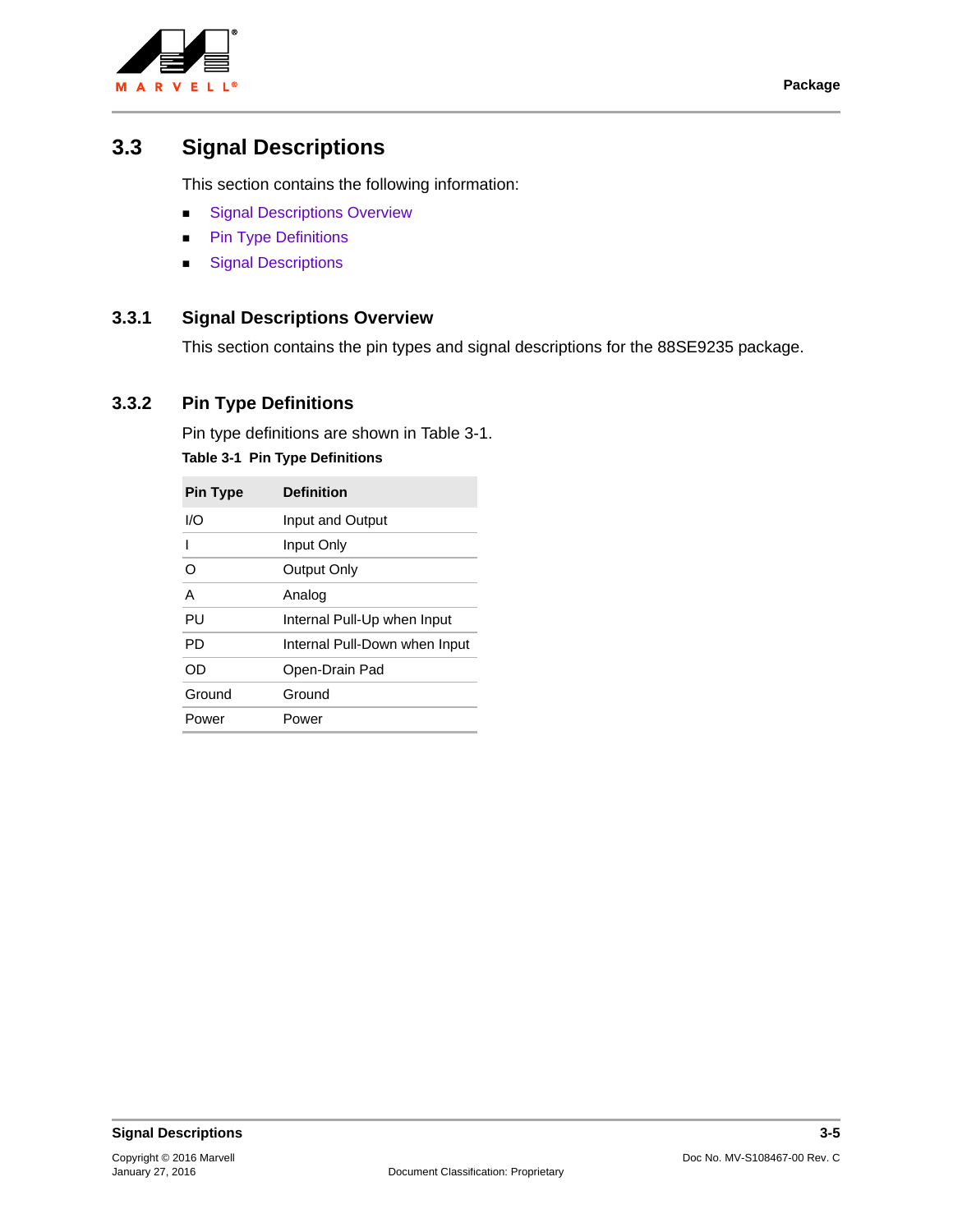

#### <span id="page-21-0"></span>**3.3.3 Signal Descriptions**

This section outlines the 88SE9235 pin descriptions. All signals ending with the letter N indicate an active-low signal.

#### **Table 3-2 PCIe Interface Signals**

|                   | Signal Name Signal Number | <b>Type</b> | <b>Description</b>                                                                                                                                                                                                                                                                                                                                                    |
|-------------------|---------------------------|-------------|-----------------------------------------------------------------------------------------------------------------------------------------------------------------------------------------------------------------------------------------------------------------------------------------------------------------------------------------------------------------------|
| PERST_N           | 61                        | I, PU       | <b>PCI Platform Reset.</b>                                                                                                                                                                                                                                                                                                                                            |
|                   |                           |             | Active low, indicates when the applied power is within the<br>specified tolerance and stable.                                                                                                                                                                                                                                                                         |
| WAKE N            | 60                        | O, OD       | PCI Wake-Up.                                                                                                                                                                                                                                                                                                                                                          |
|                   |                           |             | An open-drain, active low signal that is driven low by a PCIe<br>function to reactivate the PCIe Link hierarchy's main power rails<br>and reference clocks.+                                                                                                                                                                                                          |
|                   |                           |             | <b>Note:</b> For applications that support a wake-up function, connect<br>this pin to the WAKE# signal of a PCIe card slot or system board.<br>Connect an external pull-up resistor from the PCIe card slot or<br>system board to the 3.3V auxiliary supply. For applications that do<br>not support a wake-up function, keep the WAKE_N pin on the<br>88SE9235 open. |
| <b>CLKP</b>       | 58                        | I, A        | Reference Clock.                                                                                                                                                                                                                                                                                                                                                      |
| <b>CLKN</b>       | 59                        |             | Low voltage differential signals. The clock frequency has to be<br>100 MHz.                                                                                                                                                                                                                                                                                           |
| PRXP <sub>0</sub> | 55                        | I, A        | PCIe differential signals to the controller's receiver.                                                                                                                                                                                                                                                                                                               |
| PRXN <sub>0</sub> | 54                        |             |                                                                                                                                                                                                                                                                                                                                                                       |
| PRXP1             | 50                        |             |                                                                                                                                                                                                                                                                                                                                                                       |
| PRXN <sub>1</sub> | 49                        |             |                                                                                                                                                                                                                                                                                                                                                                       |
| PTXP <sub>0</sub> | 52                        | O, A        | PCIe differential signals from the controller's transmitter.                                                                                                                                                                                                                                                                                                          |
| PTXN <sub>0</sub> | 51                        |             |                                                                                                                                                                                                                                                                                                                                                                       |
| PTXP1             | 47                        |             |                                                                                                                                                                                                                                                                                                                                                                       |
| PTXN <sub>1</sub> | 46                        |             |                                                                                                                                                                                                                                                                                                                                                                       |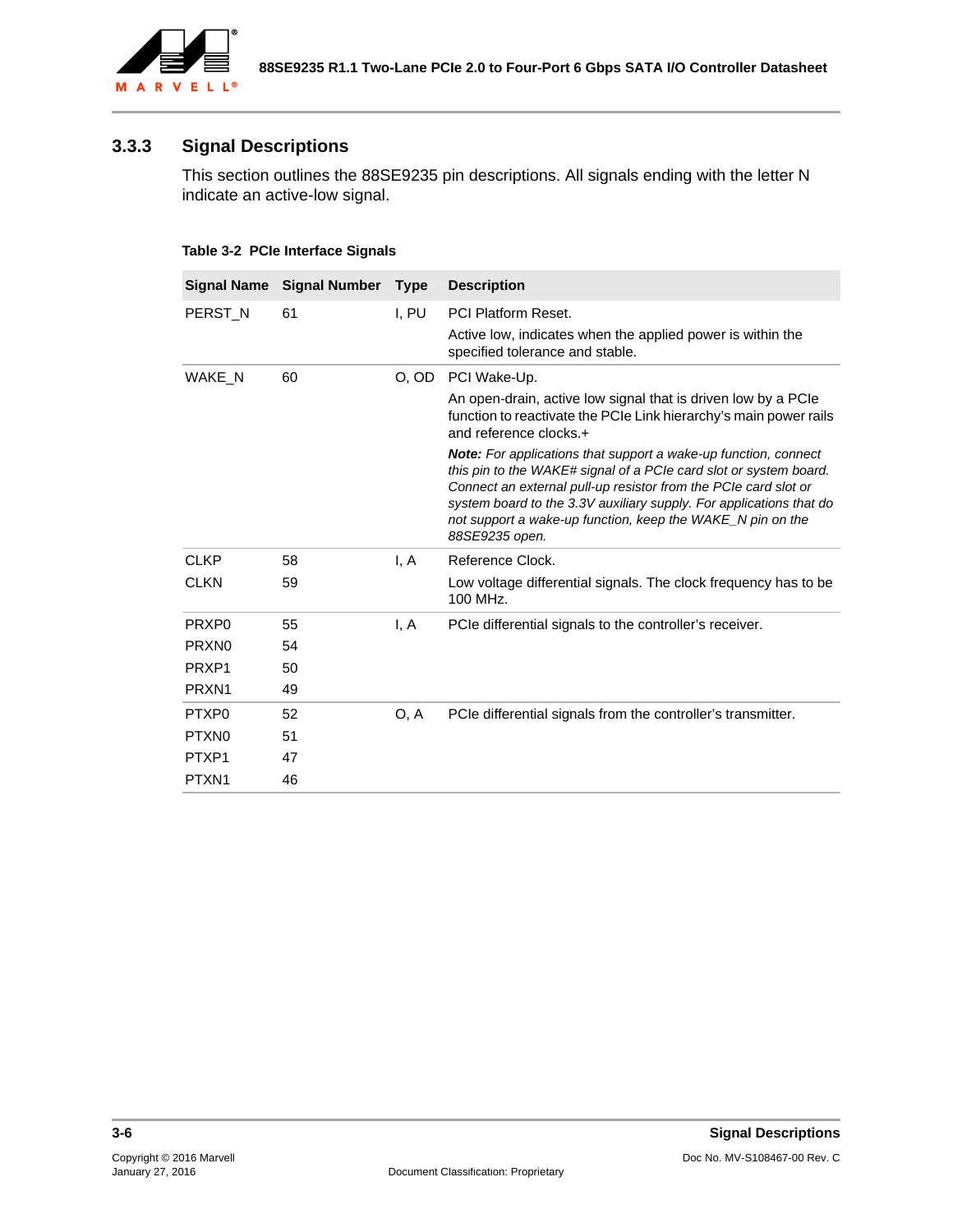

|         | <b>Signal Name Signal Number</b> | <b>Type</b> | <b>Description</b>                           |
|---------|----------------------------------|-------------|----------------------------------------------|
| TXN_0   | 33                               | 0, A        | Serial ATA Transmitter Differential Outputs. |
| TXP_0   | 34                               |             |                                              |
| TXN_1   | 27                               |             |                                              |
| $TXP_1$ | 28                               |             |                                              |
| $TXN_2$ | 12                               |             |                                              |
| $TXP_2$ | 13                               |             |                                              |
| $TXN_3$ | 6                                |             |                                              |
| $TXP_3$ | $\overline{7}$                   |             |                                              |
| $RXN_0$ | 31                               | I, A        | Serial ATA Receiver Differential Inputs.     |
| $RXP_0$ | 30                               |             |                                              |
| $RXN_1$ | 25                               |             |                                              |
| RXP_1   | 24                               |             |                                              |
| $RXN_2$ | 10                               |             |                                              |
| $RXP_2$ | 9                                |             |                                              |
| RXN_3   | 4                                |             |                                              |
| RXP_3   | 3                                |             |                                              |

#### **Table 3-3 Serial ATA Interface Signals**

#### **Table 3-4 Reference Signals**

| Signal Name   | Signal Number Type |      | <b>Description</b>                                                                                                                                                     |
|---------------|--------------------|------|------------------------------------------------------------------------------------------------------------------------------------------------------------------------|
| <b>ISET</b>   | 42                 |      | I/O, A Reference Current for Crystal Oscillator and PLL.<br>This pin has to be connected to an external 6.04 k $\Omega$ 1% resistor<br>to Ground.                      |
| <b>XTLOUT</b> | 41                 | O. A | Crystal Output.                                                                                                                                                        |
| XTLIN OSC     | 40                 | I. A | Reference Clock Input.<br>This signal can be from an oscillator, or connected to a crystal<br>with the XTLOUT pin. The clock frequency must be 25 MHz $\pm$ 80<br>ppm. |

#### **Table 3-5 General Purpose I/O Signals**

| <b>Signal Name</b> | <b>Signal Number Type</b> | <b>Description</b>           |
|--------------------|---------------------------|------------------------------|
| GPIO <sub>0</sub>  | 63                        | I/O, PU General Purpose I/O. |
| GPIO1              | 69                        |                              |
| GPIO <sub>2</sub>  | 70                        |                              |
| GPIO <sub>3</sub>  | 18                        |                              |
| GPIO <sub>5</sub>  | 21                        |                              |
| GPIO4              | 20                        |                              |
| GPIO <sub>6</sub>  | 75                        |                              |
| GPIO7              | 76                        |                              |

#### **Signal Descriptions 3-7**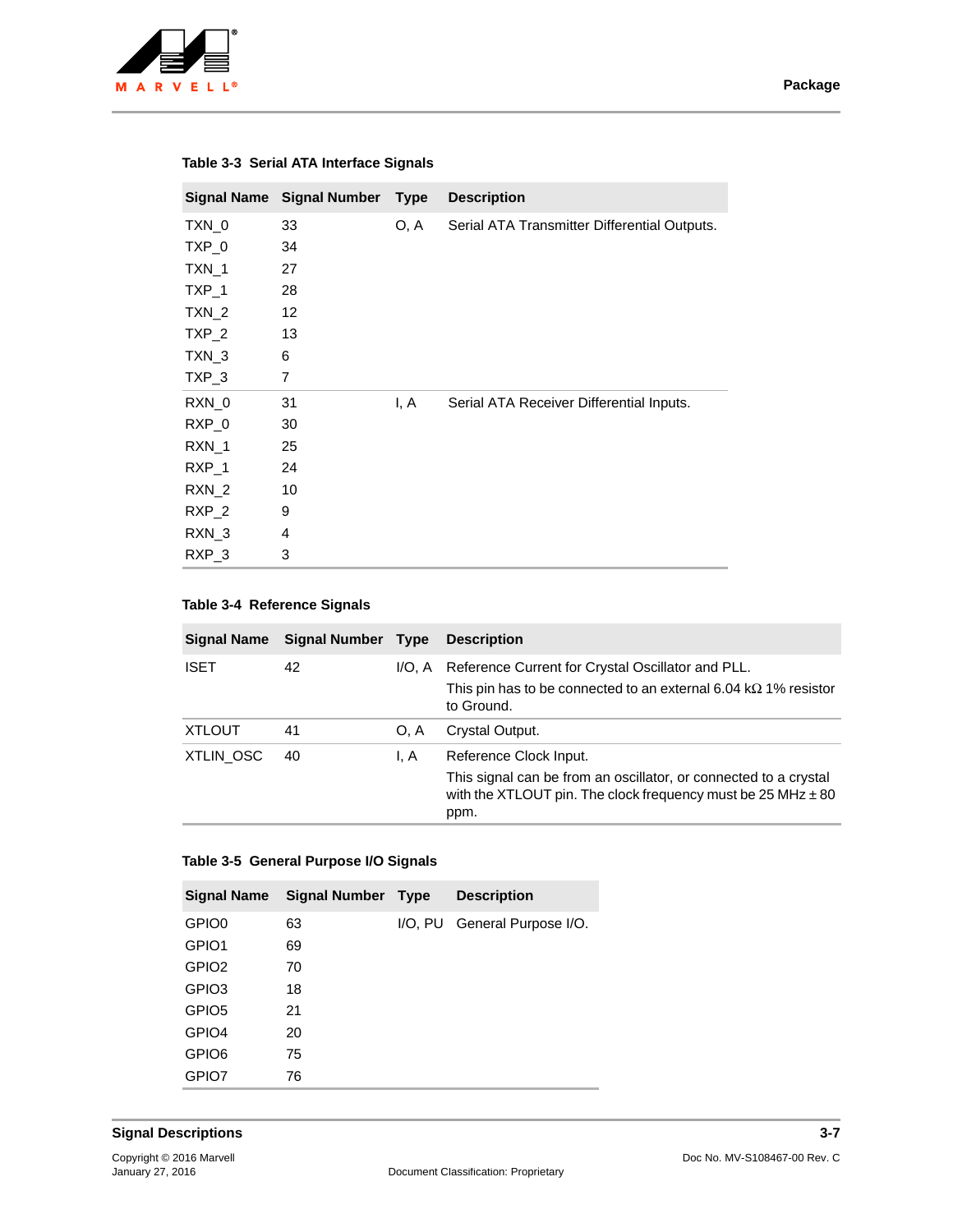

#### **Table 3-6 SPI Flash Interface Signals**

| Signal Name | Signal Number Type |       | <b>Description</b>                                            |
|-------------|--------------------|-------|---------------------------------------------------------------|
| SPI CLK     | 17                 | O     | SPI Interface Clock.                                          |
| SPI DI      | 15                 | I. PU | Serial Data In.                                               |
|             |                    |       | Connect to the serial flash device's serial data output (DO). |
| SPI CS      | 14                 | O     | SPI Interface Chip Select.                                    |
| SPI DO      | 2                  | Ω     | Serial Data Out.                                              |
|             |                    |       | Connect to the serial flash device's serial data input (DI).  |

#### **Table 3-7 Test Mode Interface Signals**

|                  | Signal Name Signal Number Type |        | <b>Description</b>                                                        |
|------------------|--------------------------------|--------|---------------------------------------------------------------------------|
| TP               | 38                             | I/O, A | Analog Test Point for PCIe PHY, SATA PHY, crystal oscillator,<br>and PLL. |
| TST <sub>0</sub> | 64                             | 1/O    | Test Pin 0.                                                               |
| TST <sub>1</sub> | 65                             | I/O    | Test Pin 1.                                                               |
| TST <sub>2</sub> | 66                             | 1/O    | Test Pin 2.                                                               |
|                  |                                |        | This pin is reserved for chip test purposes only. Keep floating.          |
| TST3             | 67                             | 1/O    | Test Pin 3.                                                               |
|                  |                                |        | This pin is reserved for chip test purposes only. Keep floating.          |
| TST4             | 72                             | 1/O    | Test Pin 4.                                                               |
|                  |                                |        | This pin is reserved for chip test purposes only. Keep floating.          |
| TST <sub>5</sub> | 73                             | 1/O    | Test Pin 5.                                                               |
|                  |                                |        | This pin is reserved for chip test purposes only. Keep floating.          |
| TST6             | 74                             | 1/O    | Test Pin 6.                                                               |
|                  |                                |        | This pin is reserved for chip test purposes only. Keep floating.          |
| <b>TESTMODE</b>  | 22                             | I, PD  | Test Mode.                                                                |
|                  |                                |        | Enables chip test modes.                                                  |

#### **Table 3-8 Power and Ground Pins**

|                    | Signal Name Signal Number | <b>Type</b> | <b>Description</b>                                                                 |
|--------------------|---------------------------|-------------|------------------------------------------------------------------------------------|
| VAA <sub>2</sub> 0 | 32                        | Power       | Analog Power.                                                                      |
| <b>VAA2 1</b>      | 26                        |             | 1.8V analog power supply for SATA PHY.                                             |
| VAA <sub>2</sub> 2 | 11                        |             |                                                                                    |
| VAA <sub>2</sub> 3 | 5                         |             |                                                                                    |
| VAA1               | 39                        | Power       | Analog Power.                                                                      |
|                    |                           |             | 1.8V analog power for crystal oscillator, reference current<br>generator, and PLL. |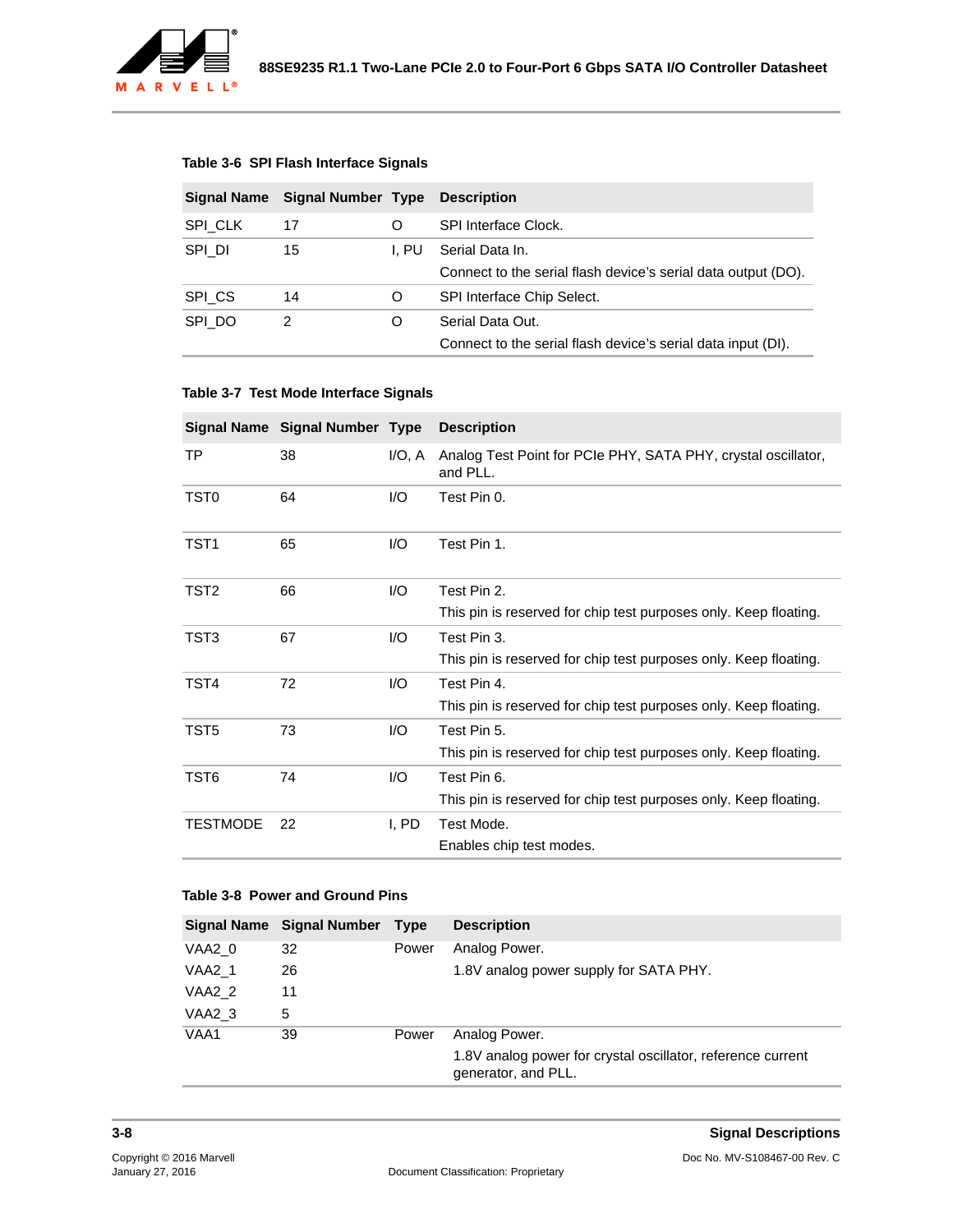

#### **Table 3-8 Power and Ground Pins** (continued)

|                   | Signal Name Signal Number          | <b>Type</b> | <b>Description</b>                                                                  |
|-------------------|------------------------------------|-------------|-------------------------------------------------------------------------------------|
| AVDD <sub>0</sub> | 53                                 | Power       | Analog Power.                                                                       |
| AVDD <sub>1</sub> | 48                                 |             | 1.8V analog power supply for PCIe PHY.                                              |
| <b>VDDIO</b>      | 16.68                              | Power       | I/O Power.                                                                          |
|                   |                                    |             | 3.3V analog power supply for digital I/Os.                                          |
| <b>VDD</b>        | 1, 19, 23, 36, 44, Power<br>62, 71 |             | 1.0V Core Digital Power.                                                            |
| <b>VSS</b>        | 8, 29, 45, 56                      | Power       | Ground.                                                                             |
|                   |                                    |             | The main ground is the exposed die-pad (ePad) on the bottom<br>side of the package. |

#### **Table 3-9 No Connect Signals**

|     | Signal Name Signal Number Type Description |     |             |
|-----|--------------------------------------------|-----|-------------|
| N/C | 35, 37, 43, 57                             | N/A | No Connect. |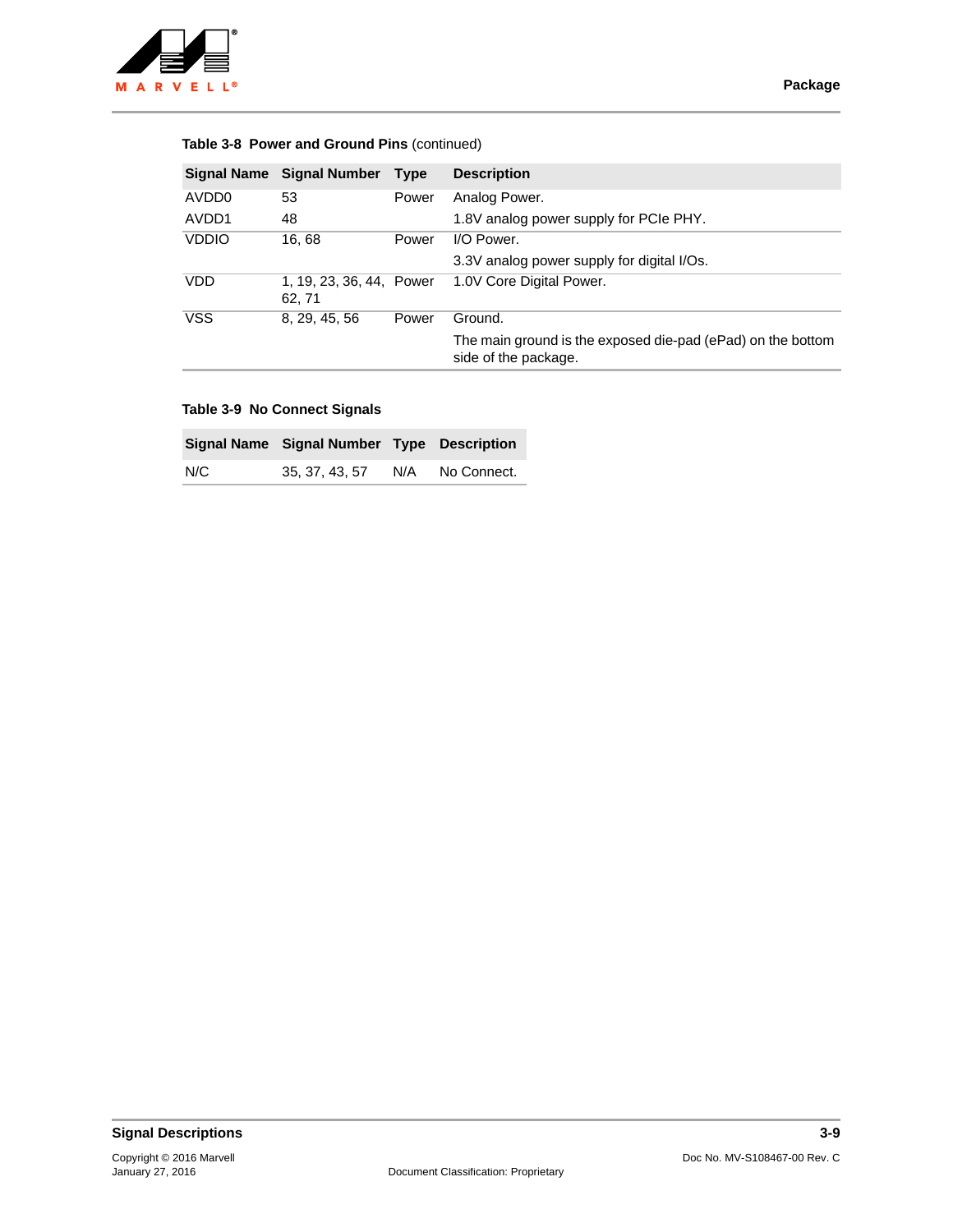

THIS PAGE LEFT INTENTIONALLY BLANK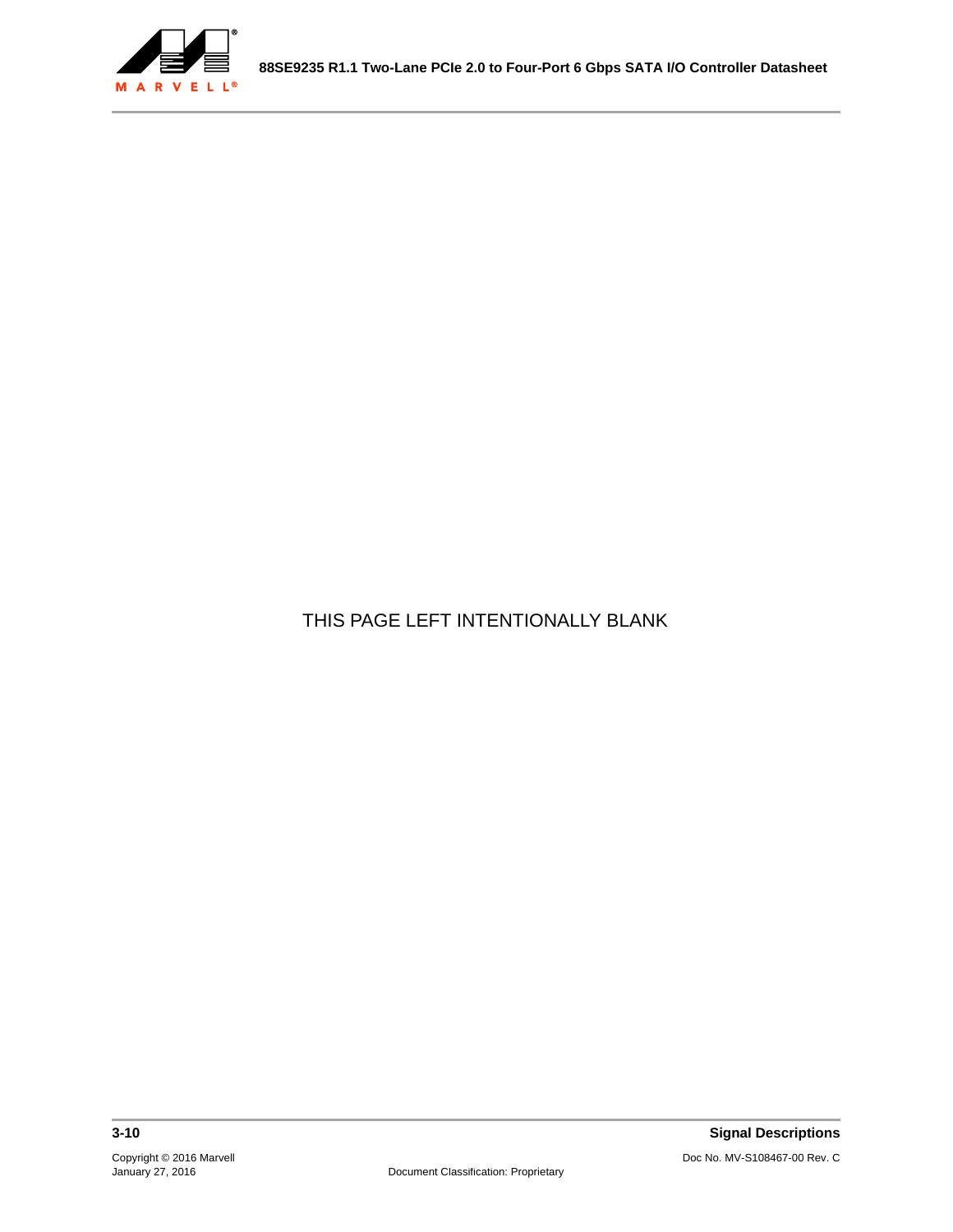

## <span id="page-26-0"></span>**4 LAYOUT GUIDELINES**

The chapter contains the following information:

- **[Layout Guidelines Overview](#page-27-0)**
- [Board Schematic Example](#page-28-0)
- **[Layer Stack-Up](#page-30-0)**
- **[Power Supply](#page-31-0)**
- [PCB Trace Routing](#page-33-0)
- [Recommended Layout](#page-34-0)

Refer to [Chapter 3, Package](#page-16-1), for package information.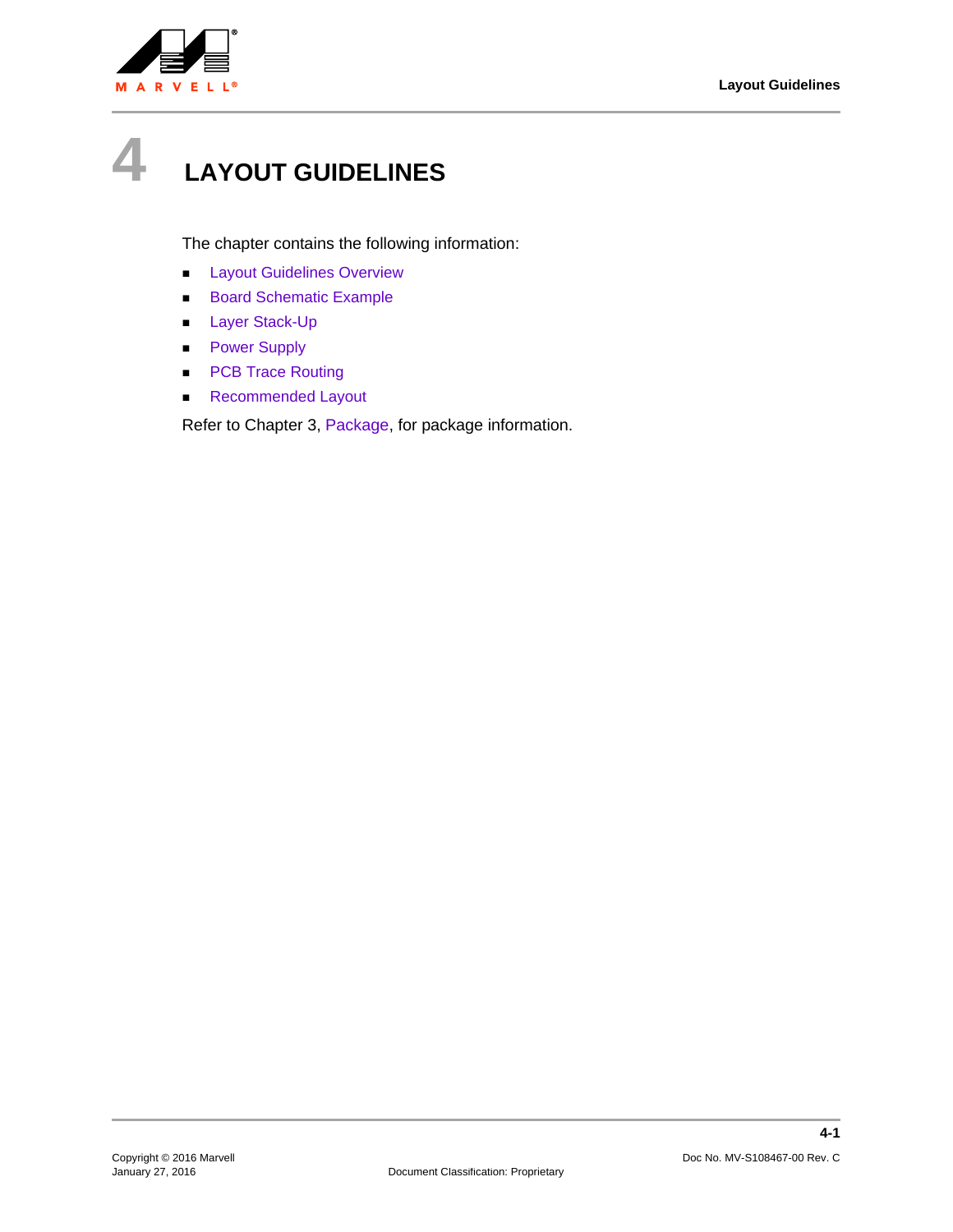

## <span id="page-27-0"></span>**4.1 Layout Guidelines Overview**

This chapter describes the system recommendations from the Marvell Semiconductor design and application engineers who work with the 88SE9235. This chapter is written for those who are designing schematics and printed circuit boards for an 88SE9235-based system. Whenever possible, the PCB designer should try to follow the suggestions provided in this chapter.

The information in this chapter is preliminary. Please consult with Marvell Semiconductor design and application engineers before starting your PCB design.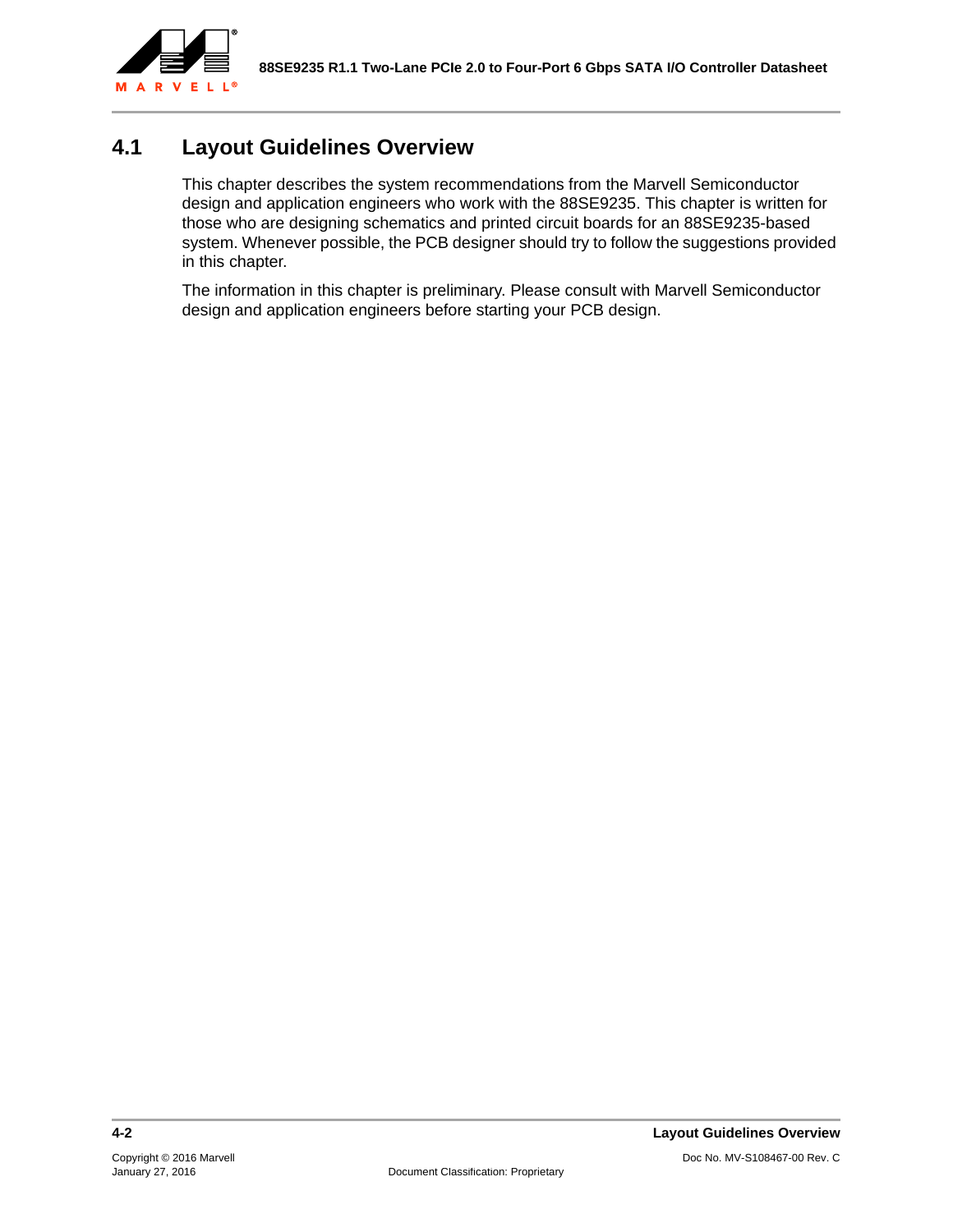

## <span id="page-28-0"></span>**4.2 Board Schematic Example**

The board schematic consists of the major interfaces of the 88SE9235 including SATA and PCIe. [Figure 4-1](#page-28-1) shows an example of board schematic.



<span id="page-28-1"></span>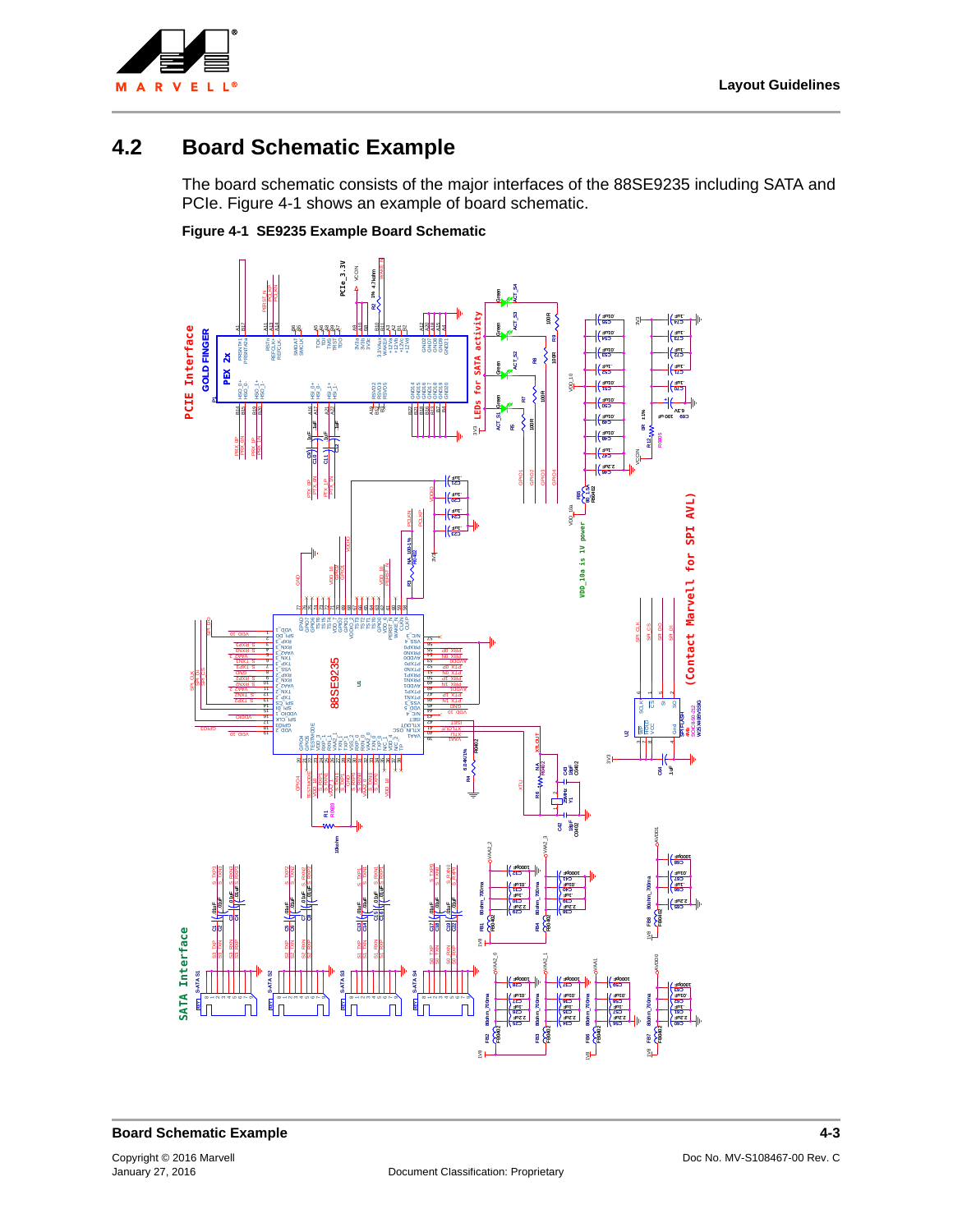

**Note:** This diagram is for reference only. Contact your Marvell field applications engineer for the latest schematics.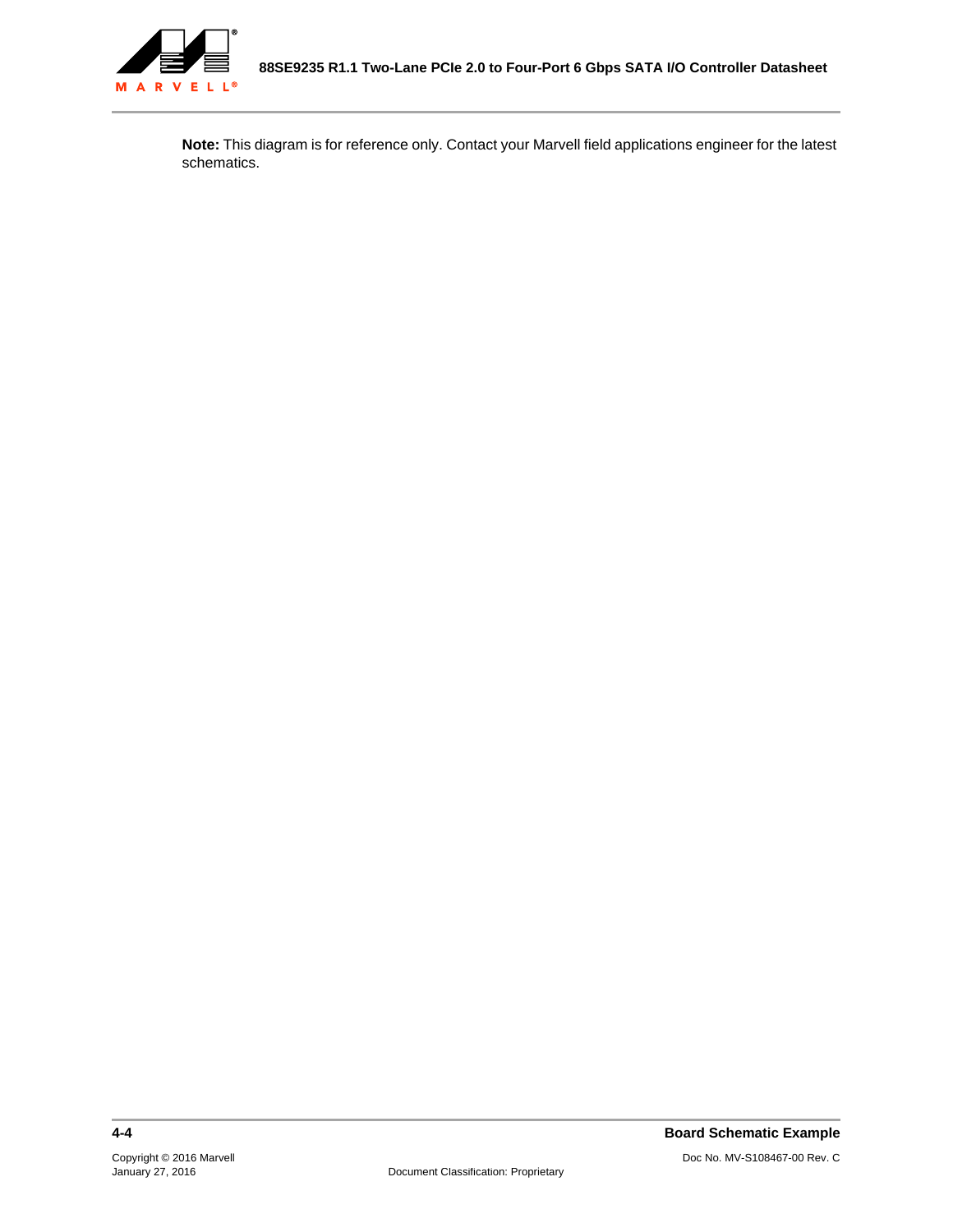

## <span id="page-30-0"></span>**4.3 Layer Stack-Up**

This section contains the following information:

- [Layer Stack-Up Overview](#page-30-1)
- [Layer 1–Topside, Parts, Slow and High Speed Signal Routes, and Power Routes](#page-30-2)
- [Layer 2–Solid Ground Plane](#page-30-3)
- **[Layer 3–Power Plane](#page-30-4)**
- [Layer 4–Bottom Layer, Slow and High-Speed Signal Routes, and Power Routes](#page-30-5)

#### <span id="page-30-1"></span>**4.3.1 Layer Stack-Up Overview**

The following layer stack up is recommended:

- [Layer 1–Topside, Parts, Slow and High Speed Signal Routes, and Power Routes](#page-30-2)
- [Layer 2–Solid Ground Plane](#page-30-3)
- [Layer 3–Power Plane](#page-30-4)
- [Layer 4–Bottom Layer, Slow and High-Speed Signal Routes, and Power Routes](#page-30-5)

5 mil traces and 5 mil spacing are the recommended minimum requirements.

#### <span id="page-30-2"></span>**4.3.2 Layer 1–Topside, Parts, Slow and High Speed Signal Routes, and Power Routes**

All active parts are to be placed on the topside. Some of the differential pairs for SATA and PCIe are routed on the top layer, differential 100 ohm impedance needs to be maintained for those high speed signals.

#### <span id="page-30-3"></span>**4.3.3 Layer 2–Solid Ground Plane**

A solid ground plane should be located directly below the top layer of the PCB. This layer should be a minimum distance below the top layer in order to reduce the amount of crosstalk and EMI. There should be no cutouts in the ground plane. Use of 1 ounce copper is recommended.

#### <span id="page-30-4"></span>**4.3.4 Layer 3–Power Plane**

Use solid planes on layer 3 to supply power to the ICs on the PCB. Avoid narrow traces and necks on this plane.

#### <span id="page-30-5"></span>**4.3.5 Layer 4–Bottom Layer, Slow and High-Speed Signal Routes, and Power Routes**

Some of the differential pairs for SATA and PCIe are routed on the top layer, differential 100 $\Omega$ impedance needs to be maintained for those high speed signals. The high speed signals have the return current on the third layer, which is the power plane. Make sure there is no cut-out under the signal path.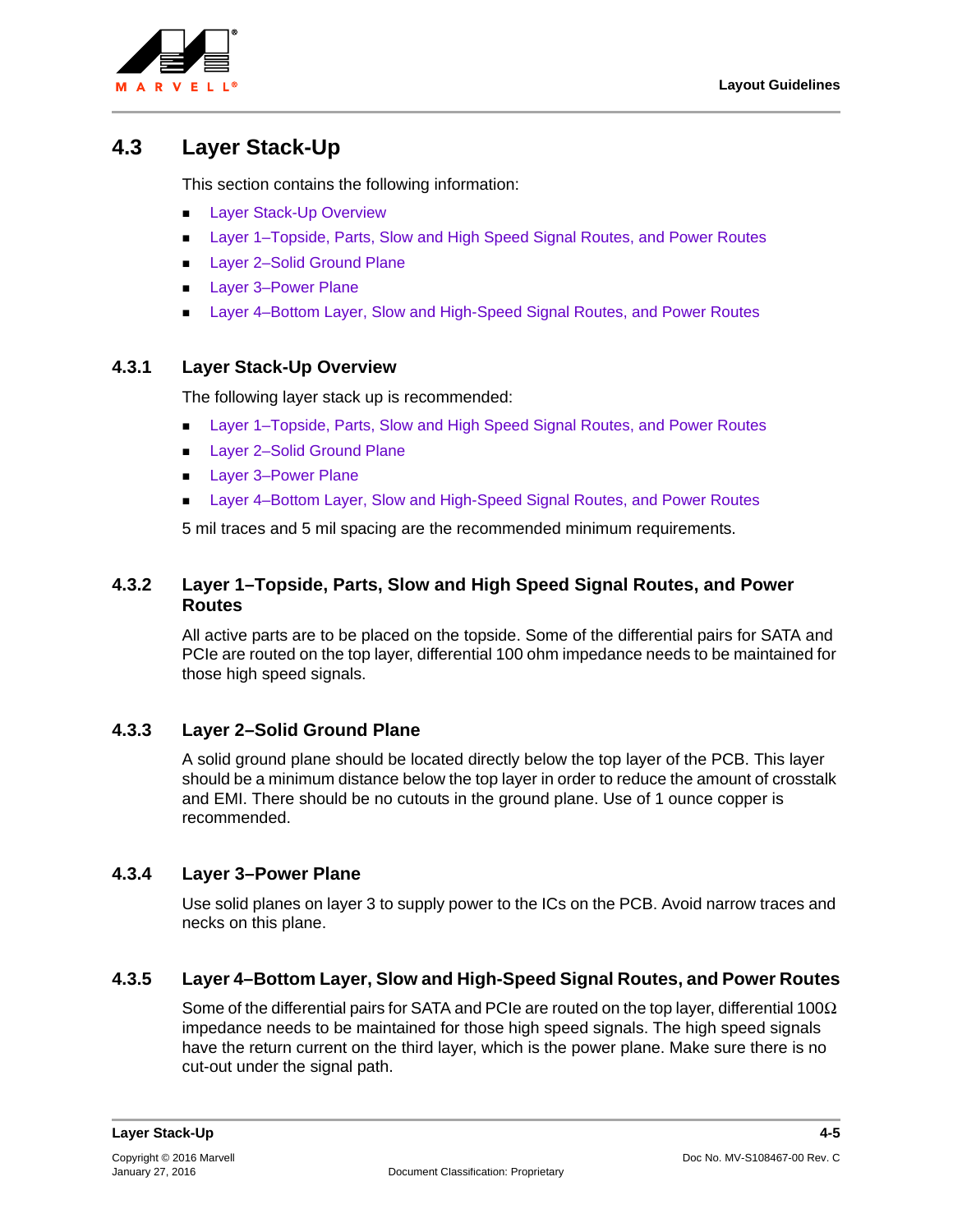

## <span id="page-31-0"></span>**4.4 Power Supply**

This section contains the following information:

- [Power Supply Overview](#page-31-1)
- [VDD Power \(1.0V\)](#page-31-2)
- [Analog Power Supply \(1.8V\)](#page-31-3)
- **[Bias Current Resistor \(RSET\)](#page-32-0)**

#### <span id="page-31-1"></span>**4.4.1 Power Supply Overview**

The 88SE9235 operates using the following power supplies:

- [VDD Power \(1.0V\)](#page-31-2) for the digital core
- [Analog Power Supply \(1.8V\)](#page-31-3)

#### <span id="page-31-2"></span>**4.4.2 VDD Power (1.0V)**

All digital power pins (VDD pins) must be connected directly to a VDD plane in the power layer with short and wide traces to minimize digital power-trace inductances.

Use vias close to the VDD pins to connect to this plane and avoid using the traces on the top layer. Marvell recommends placing capacitors around the three sides of the PCB near VDD pins with the following dimensions:

- $\blacksquare$  1 µF (1 capacitor)
- $\blacksquare$  0.1 µF (2 capacitors)
- 2.2 µF (1 ceramic capacitor)

The 2.2 µF ceramic decoupling capacitor is needed to filter the lower frequency power-supply noise.

To reduce system noise, the use of high-frequency surface-mount monolithic ceramic bypass capacitors should be placed as close as possible to the channel VDD pins. At least one decoupling capacitor should be placed on each side of the IC package.

Short and wide copper traces should be used to minimize parasitic inductances. Low-value capacitors (1,000–10,000 pF) are preferable over higher values because they are more effective at higher frequencies.

#### <span id="page-31-3"></span>**4.4.3 Analog Power Supply (1.8V)**

The PCIe analog supply provides power for the PCIe link's high speed serial signals. To ensure high speed link operation, use a series of bypass capacitors for the supplies. A typical capacitor value combination is 1  $\mu$ F, 0.1 $\mu$ F, and 2.2  $\mu$ F.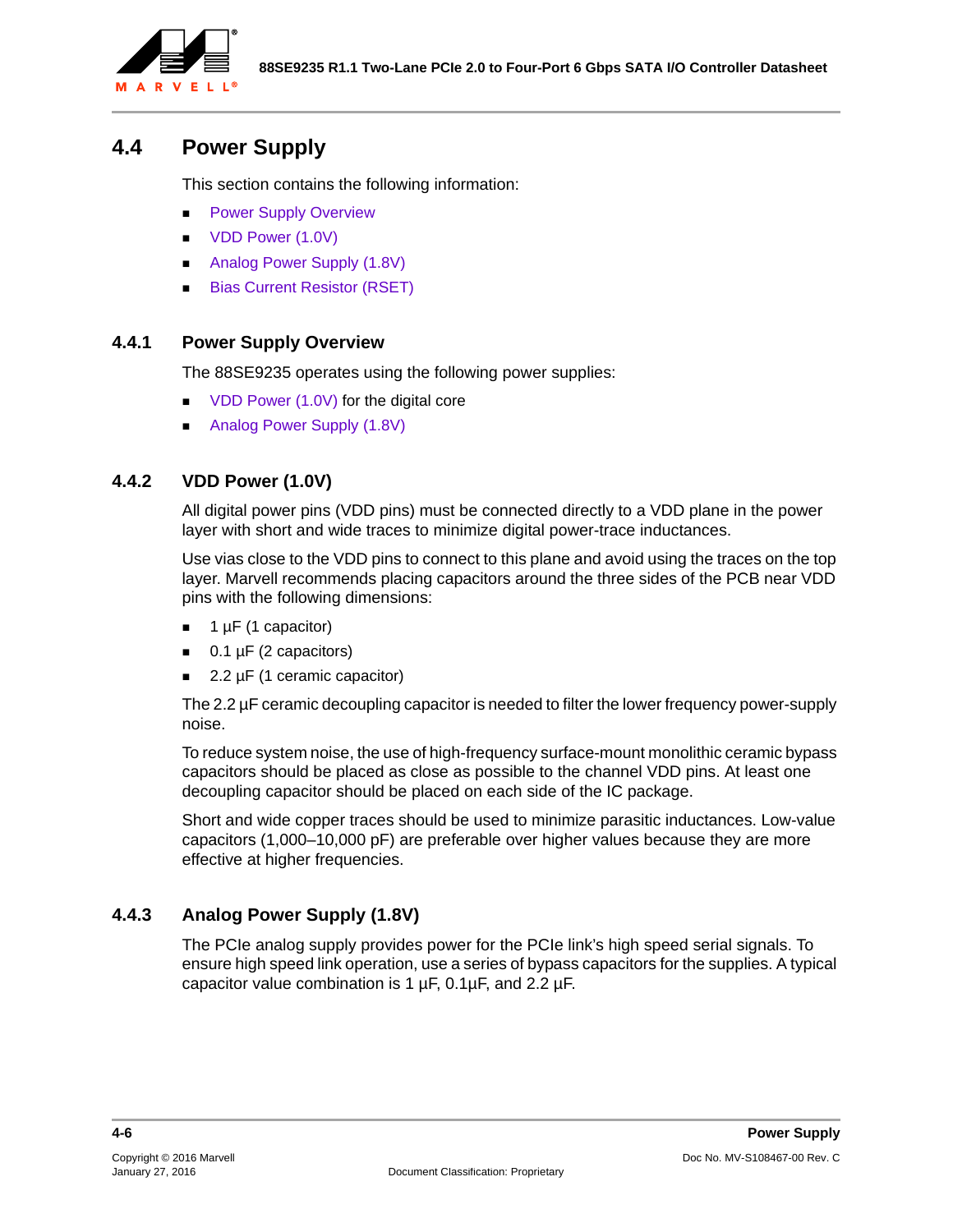

### <span id="page-32-0"></span>**4.4.4 Bias Current Resistor (RSET)**

Connect a 6.04KΩ (1%) resistor between the ISET pin and the adjacent top ground plane. This resistor should lie as close as possible to the ISET pin.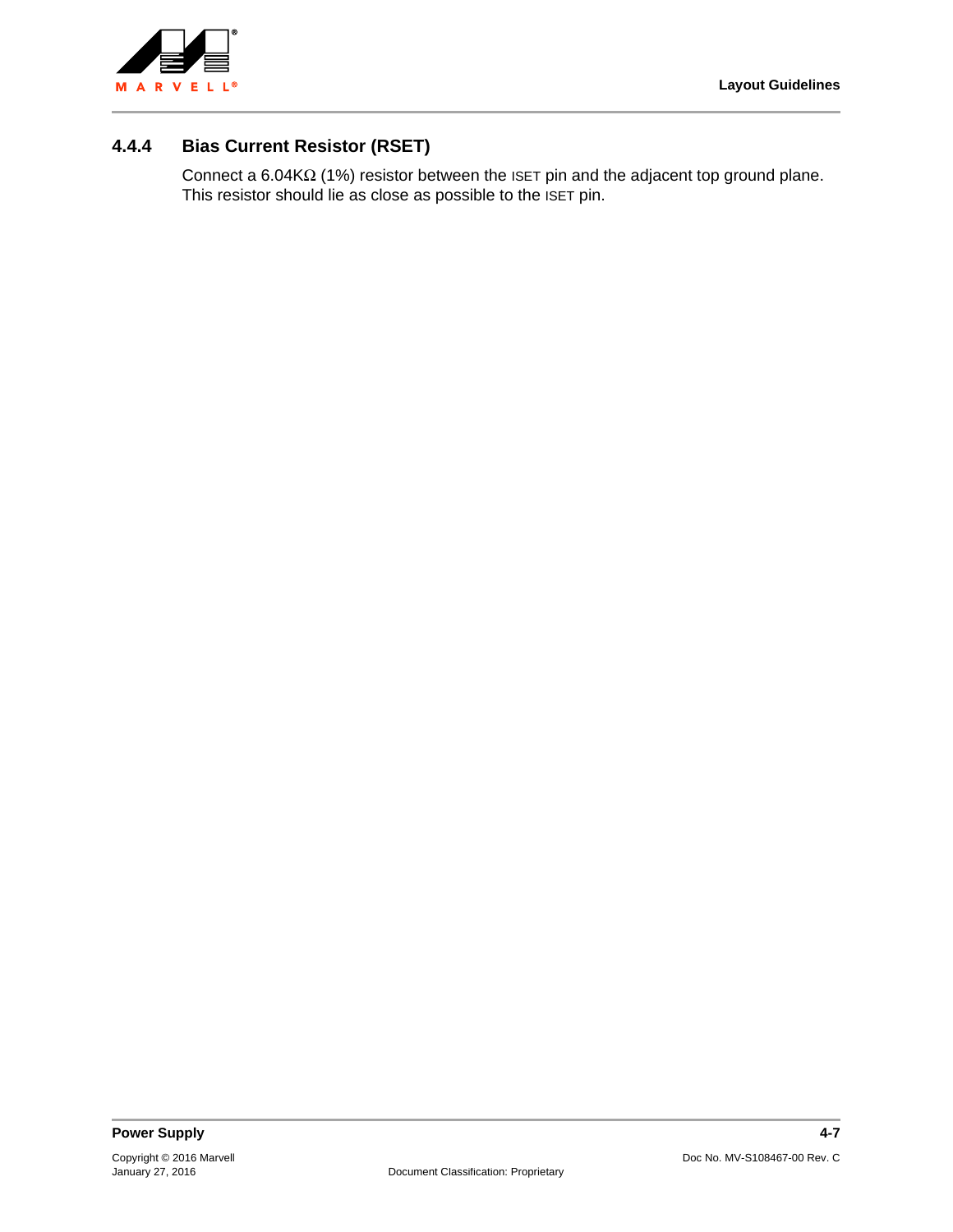

## <span id="page-33-1"></span><span id="page-33-0"></span>**4.5 PCB Trace Routing**

The stack-up parameters for the reference board are shown in [Table 4-1.](#page-33-1) **Table 4-1 PCB Board Stack-up Parameters** 

| Layer | Layer<br><b>Description</b> | <b>Copper Weight</b><br>(oz) | <b>Target Impedance</b><br>$(\pm 10\%)$ |
|-------|-----------------------------|------------------------------|-----------------------------------------|
| 1     | Signal                      | 0.5                          | 50                                      |
| 2     | GND                         |                              | N/A                                     |
| 3     | Power                       |                              | N/A                                     |
| 4     | Signal                      | 0.5                          | 50                                      |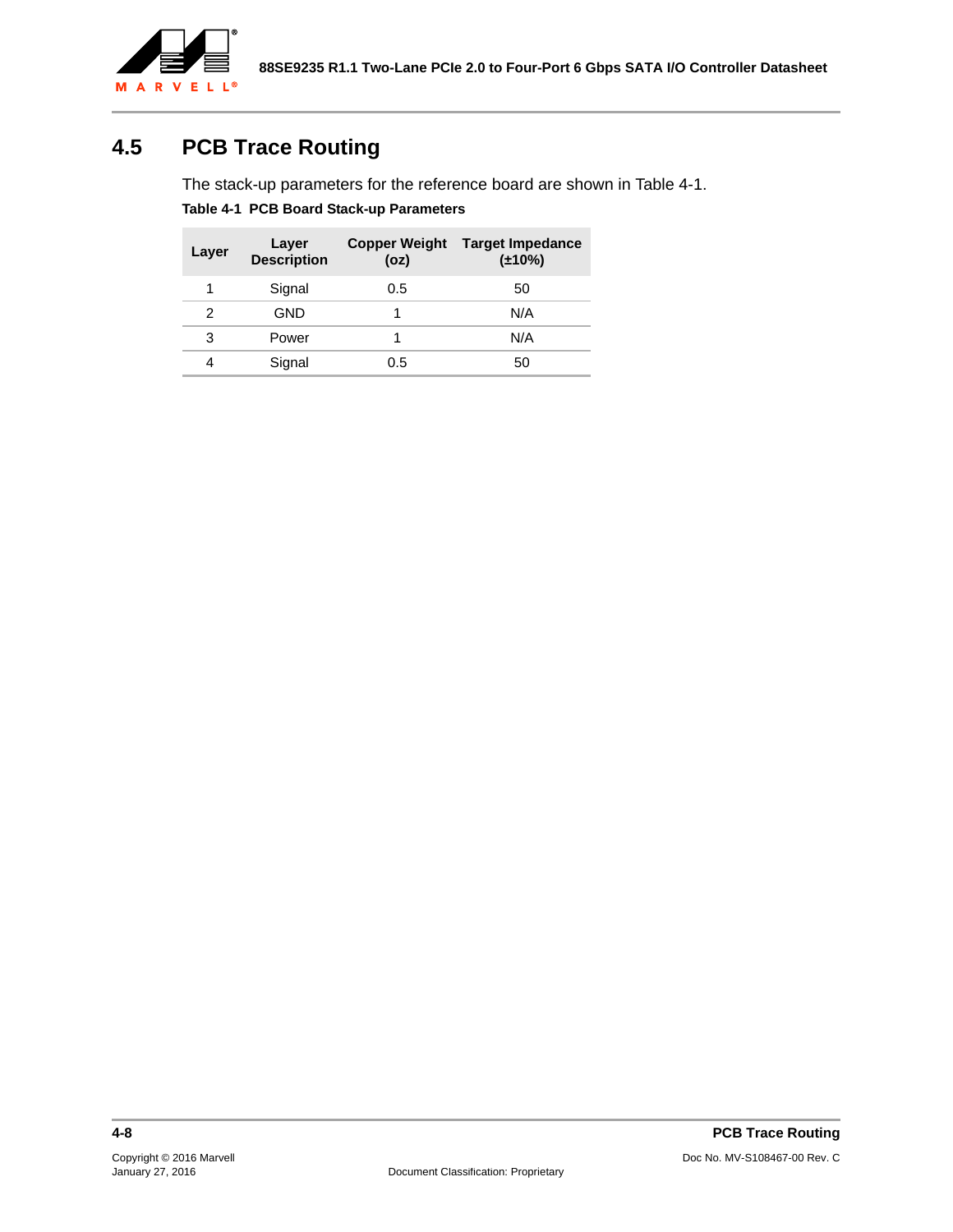

## <span id="page-34-0"></span>**4.6 Recommended Layout**

Solid ground planes are recommended. However, special care should be taken when routing VAA and VSS pins.

The following general tips describe what should be considered when determining your stack-up and board routing. These tips are not meant to substitute for consulting with a signal-integrity expert or doing your own simulations.

**Note:** Specific numbers or rules-of-thumb are not used here because they might not be applicable in every situation.

Do not split ground planes.

Keep good spacing between possible sensitive analog circuitry on your board and the digital signals to sufficiently isolate noise. A solid ground plane is necessary to provide a good return path for routing layers. Try to provide at least one ground plane adjacent to all routing layers (see [Figure 4-2\)](#page-34-1).

Keep trace layers as close as possible to the adjacent ground or power planes.

This helps minimize crosstalk and improve noise control on the planes.

#### **Figure 4-2 Trace Has At Least One Solid Plane For Return Path**

<span id="page-34-1"></span>

When routing adjacent to only a power plane, do not cross splits.

Route traces only over the power plane that supplies both the driver and the load. Otherwise, provide a decoupling capacitor near the trace at the end that is not supplied by the adjacent power plane.

- Critical signals should avoid running parallel and close to or directly over a gap. This would change the impedance of the trace.
- Separate analog powers onto opposing planes.

This helps minimize the coupling area that an analog plane has with an adjacent digital plane.

For dual strip-line routing, traces should only cross at 90 degrees.

Avoid more than two routing layers in a row to minimize tandem crosstalk and to better control impedance.

- Planes should be evenly distributed in order to minimize warping.
- Calculating or modeling impedance should be made prior to routing.

This helps ensure that a reasonable trace thickness is used and that the desired board thickness is available. Consult with your board fabricator for accurate impedance.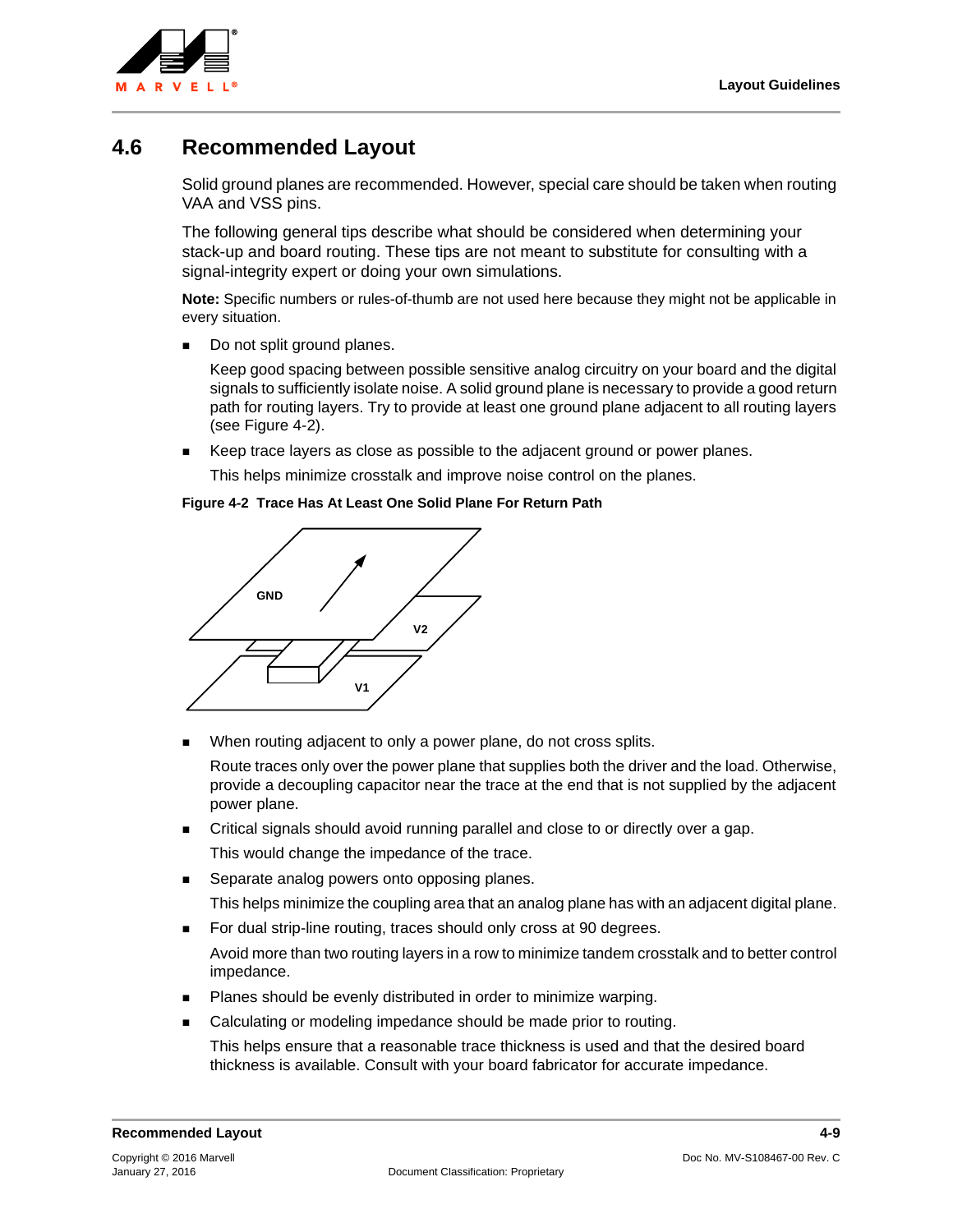

Allow good separation between fast signals to avoid crosstalk.

Crosstalk increases as the parallel traces get longer.

When packages become smaller, route traces over a split power plane

Smaller packages force vias to become smaller, thereby reducing board thickness and layer counts, which might create the need to route traces over a split power plane. Some alternatives to provide return path for these signals are listed below.

Caution must be used when applying these techniques. Digital traces should not cross over analog planes, and vice-versa. All of these rules must be followed closely to prevent noise contamination problems that might arise due to routing over the wrong plane.

By tightly controlling the return path, control noise on the power and ground planes can be controlled.

**Place a ground layer close enough to the split power plane in order to couple enough to** provide buried capacitance, such as SIG-PWR-GND (see [Figure 4-3\)](#page-35-0). Return signals that encounter splits in this situation simply jumps to the ground plane, over the split, and back to the other power plane. Buried capacitance provides the benefit of adding low inductance decoupling to your board. Your fabricator may charge for a special license fee and special materials. To determine the amount of capacitance your planes provide, use the following equation:

$$
C = 1.249 \bullet 10^{-13} \bullet E_r \bullet L \bullet W/H
$$

Where  $E_R$  is the dielectric coefficient,  $L \bullet W$  represents the area of copper, and H is the separation between planes.

- Provide return-path capacitors that connect to both power planes and jumps the split. Place them close to the traces so that there is one capacitor for every four or five traces. The capacitors would then provide the return path (see [Figure 4-4\)](#page-35-1).
- Allow only static or slow signals on layers where they are adjacent to split planes.

[Figure 4-3](#page-35-0) shows the ground layer close to the split power plane.

#### <span id="page-35-0"></span>**Figure 4-3 Close Power and Ground Planes Provide Coupling For Good Return Path**



[Figure 4-4](#page-35-1) shows the thermal ground plane in relation to the return-path capacitor.

#### <span id="page-35-1"></span>**Figure 4-4 Suggested Thermal Ground Plane On Opposite Side of Chip**

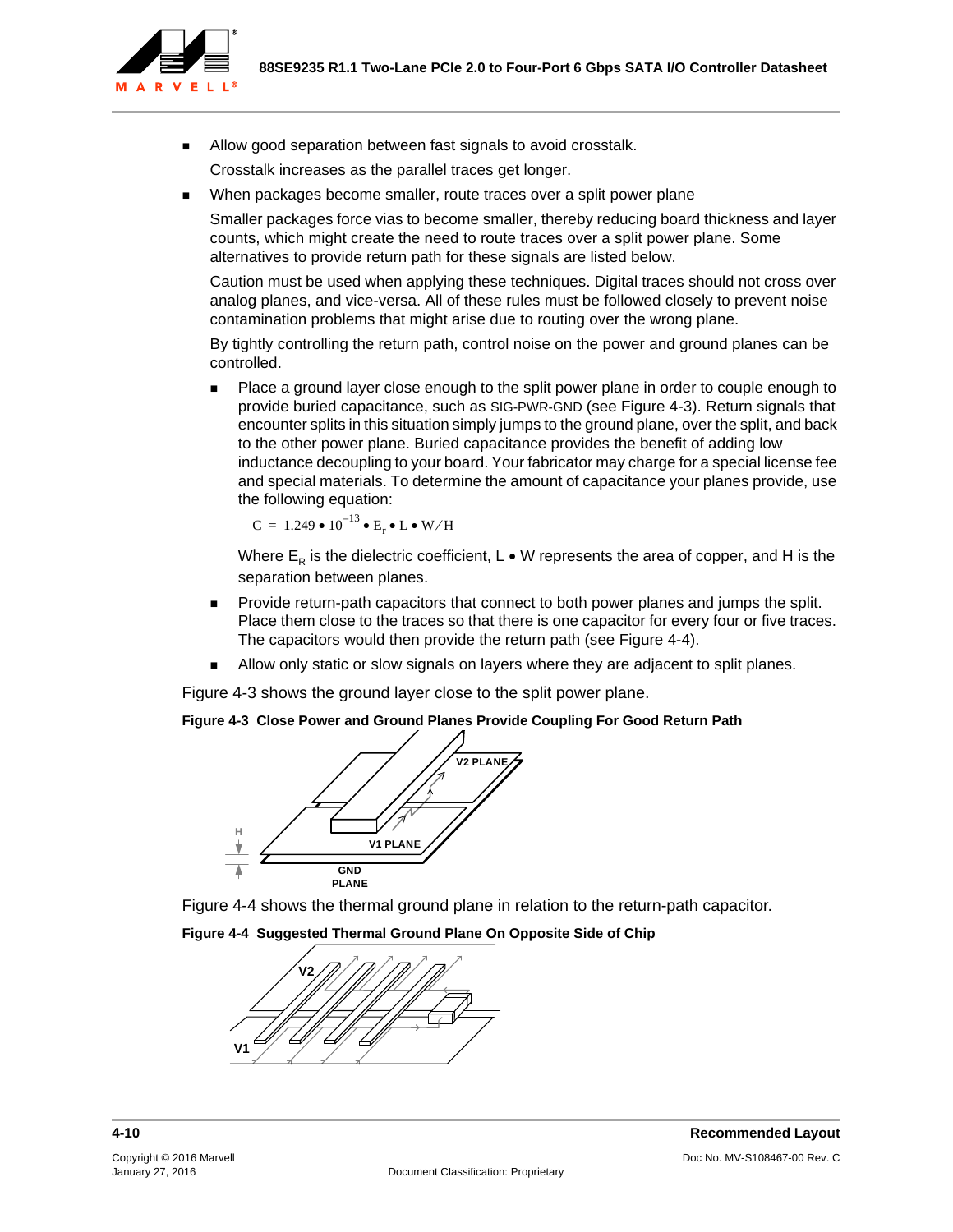

# <span id="page-36-0"></span>**5 ELECTRICAL SPECIFICATIONS**

This chapter contains the following information:

- **[Absolute Maximum Ratings](#page-37-0)**
- [Recommended Operating Conditions](#page-38-0)
- **[Power Requirements](#page-39-0)**
- [DC Electrical Characteristics](#page-40-0)
- [Thermal Data](#page-41-0)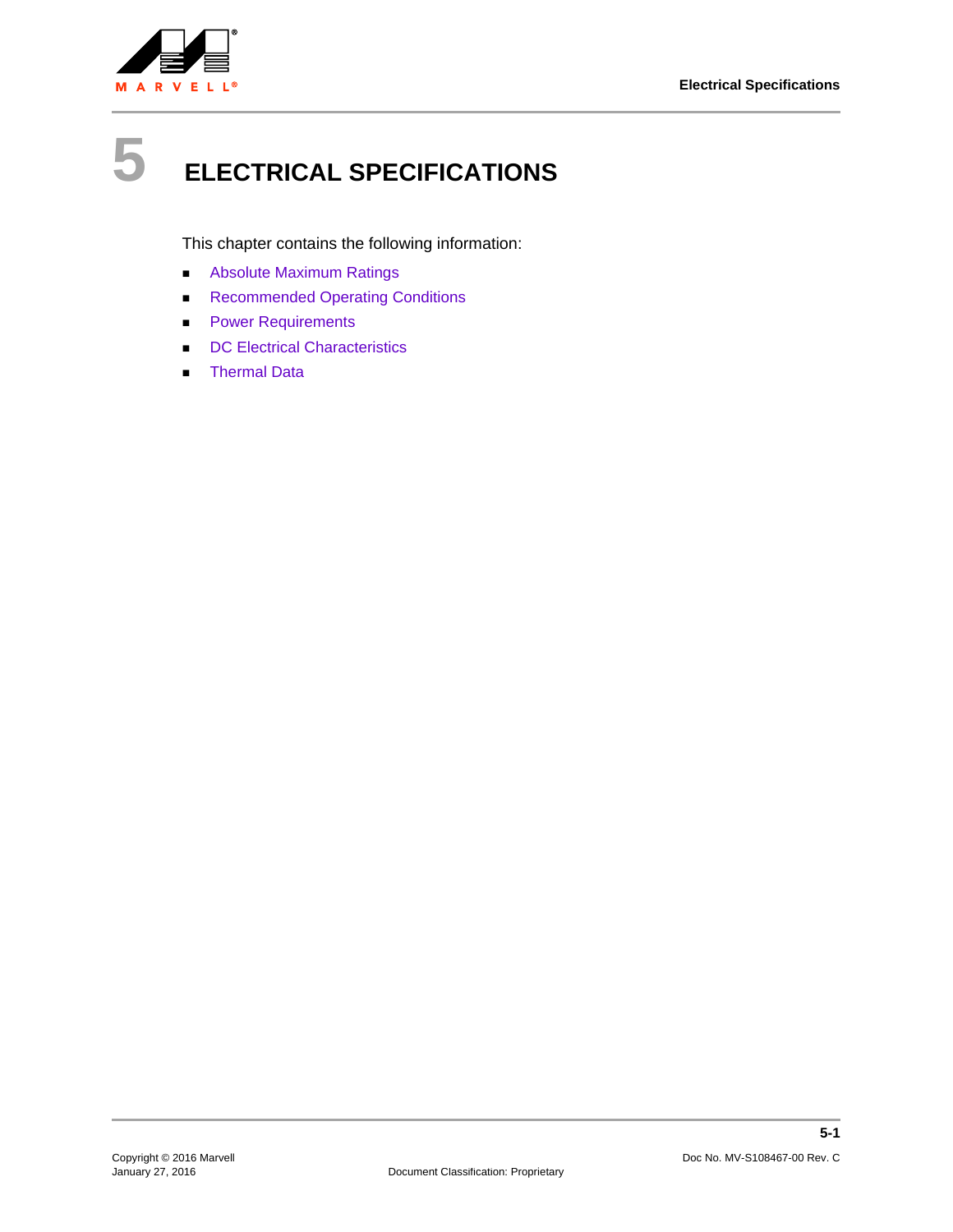

## <span id="page-37-1"></span><span id="page-37-0"></span>**5.1 Absolute Maximum Ratings**

[Table 5-1](#page-37-1) defines the absolute maximum ratings for the 88SE9235. **Table 5-1 Absolute Maximum Ratings\***

| <b>Parameter</b>                                                         | Symbol                 |        | Minimum Maximum | Units |
|--------------------------------------------------------------------------|------------------------|--------|-----------------|-------|
| Absolute Analog Power for PCIe PHY                                       | AVDDO <sub>abs</sub>   | $-0.5$ | 1.98            | V     |
| Absolute Analog Power for PCIe PHY                                       | $AVDD1_{abs}$          | $-0.5$ | 1.98            | V     |
| Absolute Analog Power for Crystal Oscillator and PLL VAA1 <sub>abs</sub> |                        | $-0.5$ | 1.98            | V     |
| Absolute Analog Power for SATA PHY                                       | $VAA2_0abs$            | $-0.5$ | 1.98            | V     |
| Absolute Analog Power for SATA PHY                                       | VAA2 $-1_{\text{abs}}$ | $-0.5$ | 1.98            | V     |
| Absolute Digital Core Power                                              | $VDD_{\rm abs}$        | $-0.5$ | 1.10            | V     |
| Absolute Digital I/O Power                                               | VDDIO <sub>abs</sub>   | $-0.5$ | 3.63            | V     |

\* Estimated values are provided until characterization is complete.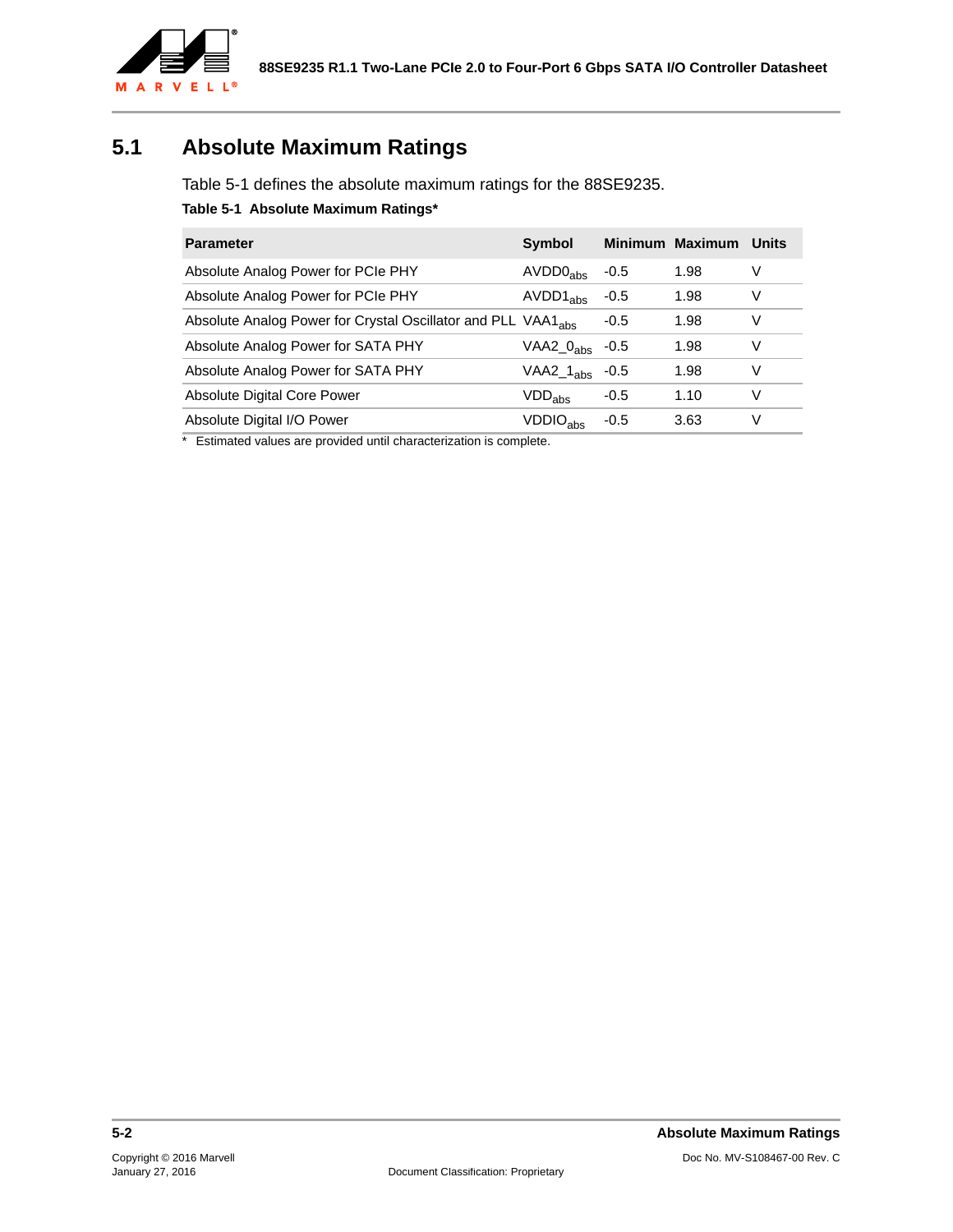

## <span id="page-38-1"></span><span id="page-38-0"></span>**5.2 Recommended Operating Conditions**

[Table 5-2](#page-38-1) defines the recommended operating conditions for the 88SE9235. **Table 5-2 Recommended Operating Conditions\***

| <b>Parameter</b>                              | <b>Symbol</b>          | <b>Minimum Type</b> |      | <b>Maximum Units</b> |        |
|-----------------------------------------------|------------------------|---------------------|------|----------------------|--------|
| Analog Power for PCIe PHY                     | AVDDO <sub>op</sub>    | 1.71                | 1.8  | 1.89                 | V      |
| Analog Power for PCIe PHY                     | $AVDD1_{op}$           | 1.71                | 1.8  | 1.89                 | V      |
| Analog Power for Crystal Oscillator and PLL   | VAA1 <sub>op</sub>     | 1.71                | 1.8  | 1.89                 | V      |
| Analog Power for SATA PHY                     | $VAA2_0$ <sub>op</sub> | 1.71                | 1.8  | 1.89                 | V      |
| Analog Power for SATA PHY                     | $VAA2_1op$             | 1.71                | 1.8  | 1.89                 | V      |
| <b>Digital Core Power</b>                     | VDD <sub>op</sub>      | 0.95                | 1.0  | 1.05                 | $\vee$ |
| Digital I/O Power                             | VDDIO <sub>op</sub>    | 3.135               | 3.3  | 3.465                | V      |
| Internal Bias Reference                       | ISET <sub>op</sub>     | 5.738               | 6.04 | 6.342                | KΩ     |
| Ambient Operating Temperature,<br>Commercial  | N/A                    | 0                   | N/A  | 85                   | °C     |
| Ambient Operating Temperature, Industrial     | N/A                    | -40                 | N/A  | 85                   | °C     |
| Junction Operating Temperature,<br>Commercial | N/A                    | $\Omega$            | N/A  | 125                  | °C     |
| Junction Operating Temperature, Industrial    | N/A                    | $-20$               | N/A  | 125                  | °C     |

\* Estimated values are provided until characterization is complete.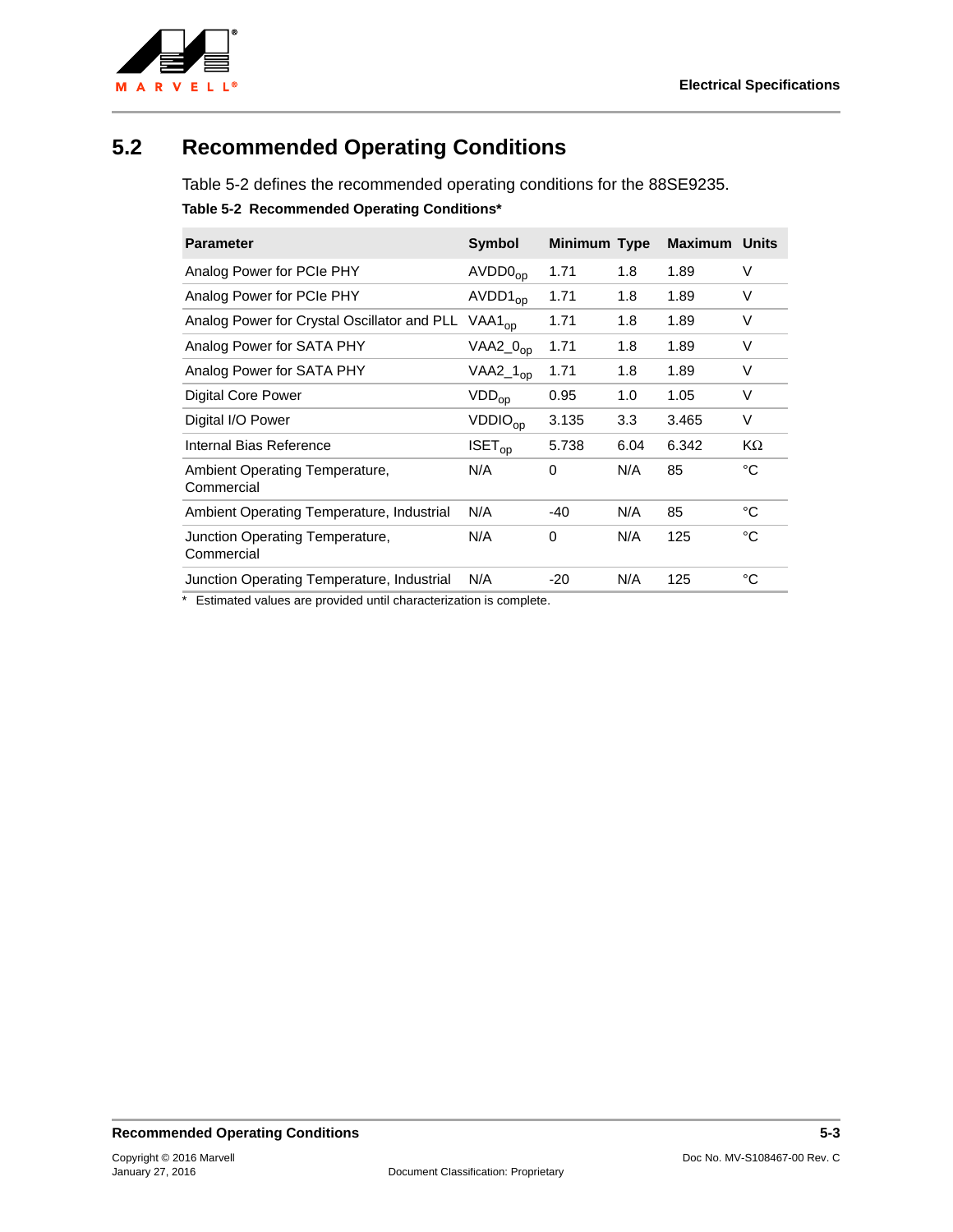

## <span id="page-39-1"></span><span id="page-39-0"></span>**5.3 Power Requirements**

[Table 5-3](#page-39-1) defines the power requirements for the 88SE9235. **Table 5-3 Power Requirements\***

| <b>Parameter</b>                            | Symbol            | <b>Maximum</b> | Units |
|---------------------------------------------|-------------------|----------------|-------|
| Analog Power for PCIe PHY Transmitter       | AVD <sub>D0</sub> | 55             | mA    |
| Analog Power for PCI-E Phy Transmitter      | LAVDD1            | 55             | mA    |
| Analog Power for Crystal Oscillator and PLL | $I_{VAA1}$        | 10             | mA    |
| Analog Power for SATA PHY                   | VAA20             | 70             | mA    |
| Analog Power for SATA PHY                   | VAA21             | 70             | mA    |
| <b>Digital Core Power</b>                   | $I_{VDD}$         | 1500           | mA    |
| Digital I/O Power (3.3V) <sup>+</sup>       | hynnin            | 50             | mA    |
|                                             |                   |                |       |

\* Estimated values are provided until characterization is complete.

† The digital I/O power supply can be either 3.3V or 1.8V.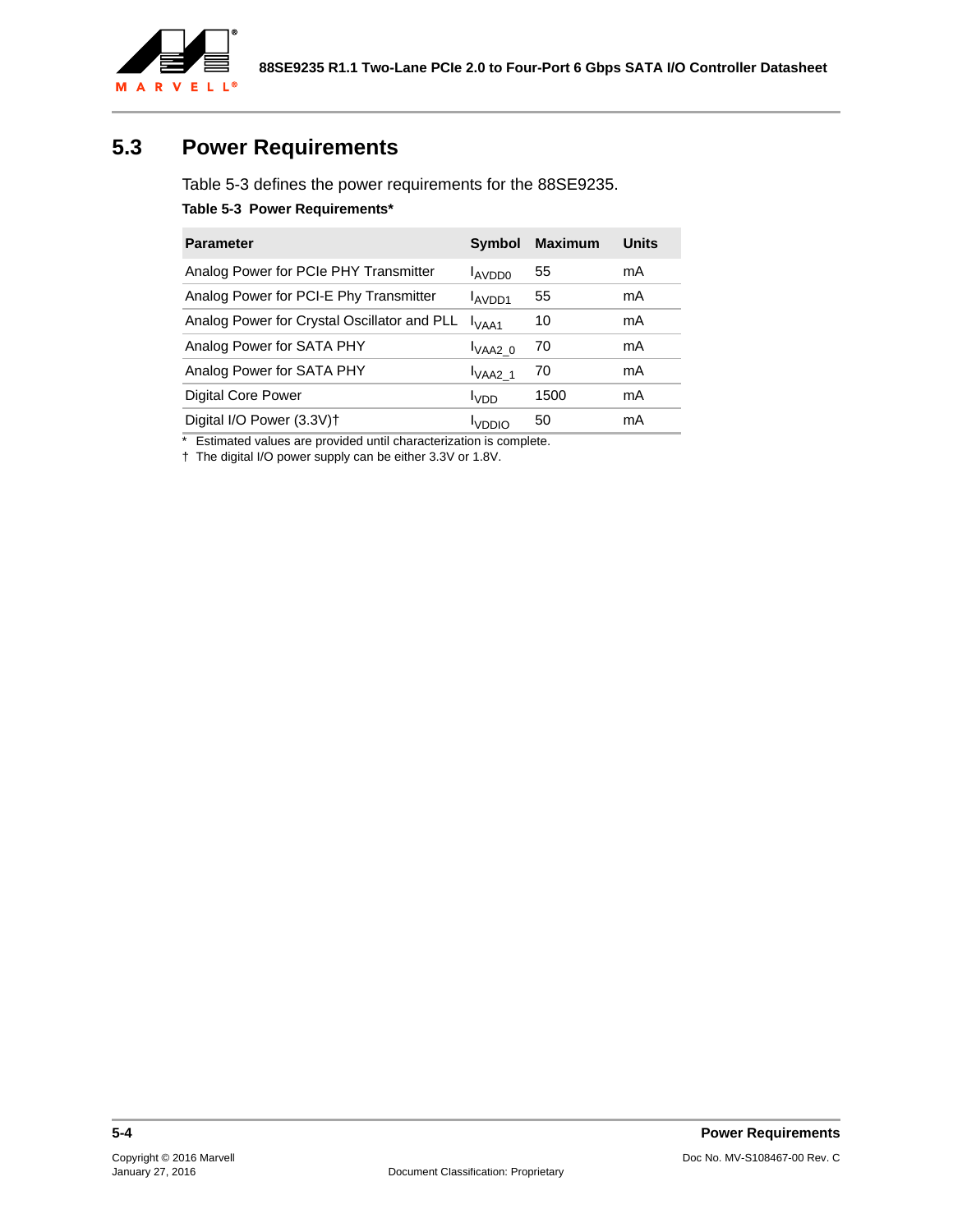

## <span id="page-40-1"></span><span id="page-40-0"></span>**5.4 DC Electrical Characteristics**

[Table 5-4](#page-40-1) defines the DC electrical characteristics for the 88SE9235. **Table 5-4 DC Electrical Characteristics\***

| <b>Parameter</b>                |                  | <b>Symbol Test Condition</b>     |                       | Minimum Maximum     | <b>Units</b> |
|---------------------------------|------------------|----------------------------------|-----------------------|---------------------|--------------|
| Input Low Level Voltage         | $V_{IL}$         | N/A                              | $-0.4$                | $0.25 \times VDDIO$ | - V          |
| Input High Level Voltage        | V <sub>IH</sub>  | N/A                              | 0.8 x<br><b>VDDIO</b> | 5.5                 | V            |
| <b>Output Low Level Current</b> | $I_{OL}$         | $V_{PAD} = 0.4V$                 | 5                     | N/A                 | mA           |
| Output High Level Current       | $I_{OH}$         | $V_{\text{PAD}}$ = VDDIO $-0.4V$ | -5                    | N/A                 | mA           |
| Pull Up Strength                | <b>I</b> PU      | $V_{PAD} = 0.5 \times VDDIO$     | 10                    | N/A                 | μA           |
| Pull Down Strength              | <b>I</b> PD      | $V_{PAD} = 0.5 \times VDDIO$     | 10                    | N/A                 | μA           |
| Input Leakage Current           | <sup>l</sup> i K | $0 < V_{PAD} < VDDIO$            | N/A                   | 10                  | μA           |
| Input Capacitance               | $C_{IN}$         | $0 < V_{PAD} < 5.5V$             | N/A                   | 5                   | рF           |

\* Estimated values are provided until characterization is complete.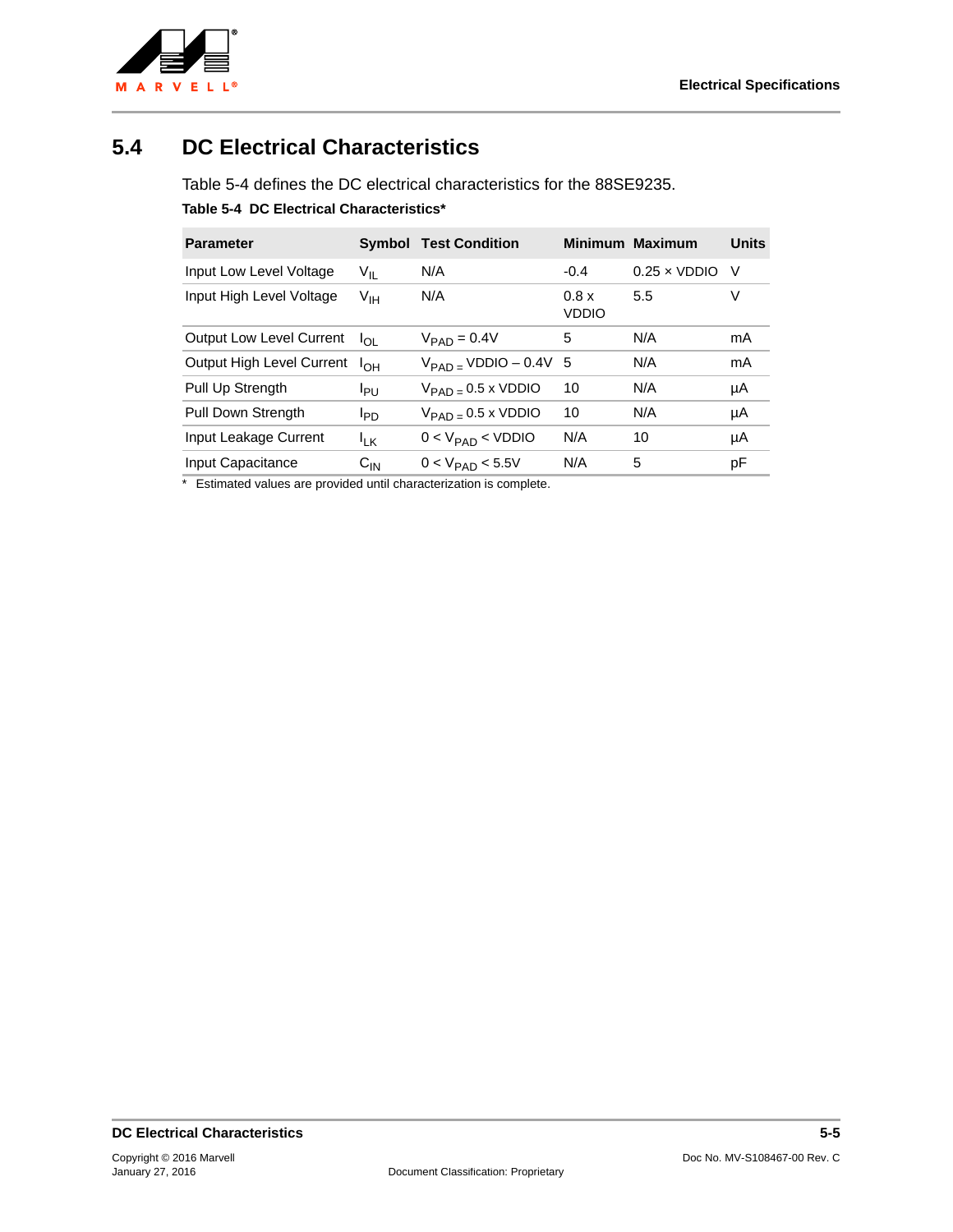

## <span id="page-41-0"></span>**5.5 Thermal Data**

It is recommended to read application note *AN-63 Thermal Management for Selected Marvell® Products* (Document Number MV-S300281-00) and the *ThetaJC, ThetaJA, and Temperature Calculations White Paper*, available from Marvell, before designing a system. These documents describe the basic understanding of thermal management of integrated circuits (ICs) and guidelines to ensure optimal operating conditions for Marvell products.

**Note:** In addition to the airflow requirement, a heat sink is required to assist the thermal dissipation.

[Table 5-5](#page-41-1) provides the thermal data for the 88SE9235. The simulation was performed according to JEDEC standards.

[Table 5-5](#page-41-1) shows the values for the package thermal parameters for the 76-lead Quad Flat Non-Lead package (QFN 76) mounted on a 4-layer PCB.

| <b>Parameter</b> | <b>Definition</b>                                                                           | <b>Airflow Value</b> |            |                   |                   |  |
|------------------|---------------------------------------------------------------------------------------------|----------------------|------------|-------------------|-------------------|--|
|                  |                                                                                             | $0 \text{ m/s}$      | 1 m/s      | $2 \, \text{m/s}$ | $3 \, \text{m/s}$ |  |
| $\theta_{JA}$    | Thermal resistance: junction to<br>ambient                                                  | 29.9 C/W             | 26.6 C/W   | 25.5 C/W          | 24.8 C/W          |  |
| $\Psi_{JB}$      | Thermal characterization<br>parameter: junction to bottom<br>surface center of the package. | 15.60 C/W            | 15.59 C/W  | 15.58 C/W         | 15.57 C/W         |  |
| $\Psi$ JT        | Thermal characterization<br>parameter: junction to top center                               | $0.63$ C/W           | $0.93$ C/W | 1.17 C/W          | 1.34 C/W          |  |

#### <span id="page-41-1"></span>**Table 5-5 Package Thermal Data**